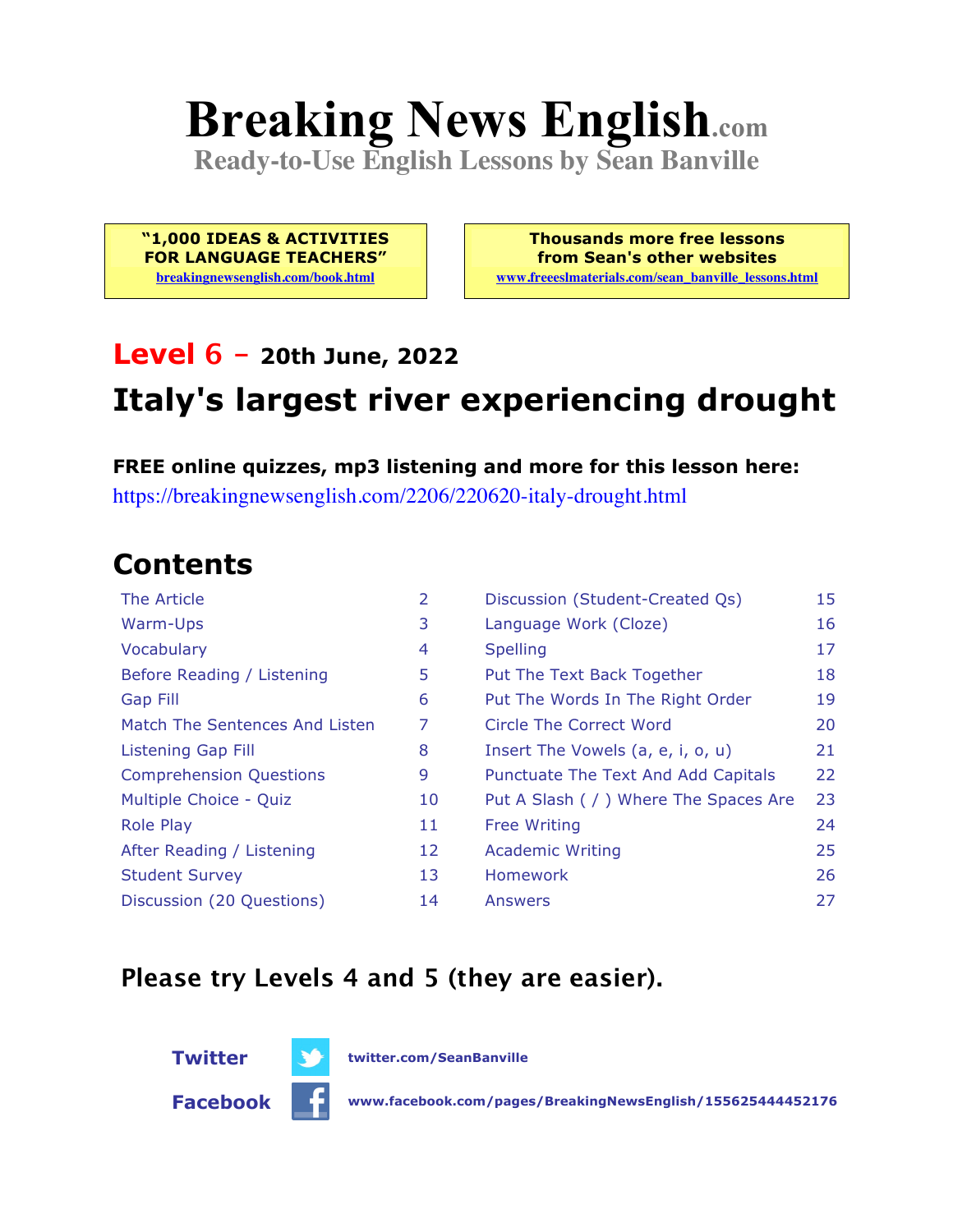### **THE ARTICLE**

From https://breakingnewsenglish.com/2206/220620-italy-drought.html

 Large swathes of Europe are experiencing droughts and water shortages. One region is experiencing its worst drought for 70 years. The area, in northern Italy, has had hardly any rainfall in the past four months. This year's snowfall was 70 per cent lower. This has caused the River Po, Italy's largest, to be three metres lower than average. A lot of the riverbed has dried up and people can walk across the mud. In one part, the declining water level has fully exposed a World War II shipwreck. Authorities are concerned that if it doesn't rain soon, there'll be a serious water shortage. This means water will be rationed for drinking. Farmers will also have problems finding water to irrigate their crops.

 A spokesperson from Italy's Po Basin Authority said the water shortages are unprecedented. The river gets much of its water from Lake Maggiore in the Italian Alps. The lake is seeing its lowest water level since 1946. Problems are being exacerbated by higher-than-average temperatures and a mini heat wave. A farmer from the tiny rural town of Guastalla, 150 km southeast of Milan, said she is expecting a "disastrous year". She said: "With such high temperatures and with no rain...the situation is catastrophic." She added: "We believe that there will be a drop in wheat productivity by at least 20 per cent due to the lack of rain." The Po Valley will see a 30 to 40% reduction in fruit and vegetable production.

Sources: https://www.**cbsnews.com**/news/po-river-italy-dries-up-exposes-1943-shipwreck-zibello/ https://www**.theguardian.com**/world/2022/jun/15/italy-drought-po-valley-ration-water https://www.**euronews.com**/2022/06/17/crops-and-drinking-water-threatened-in-italys-po-valleyamid-worst-drought-in-70-years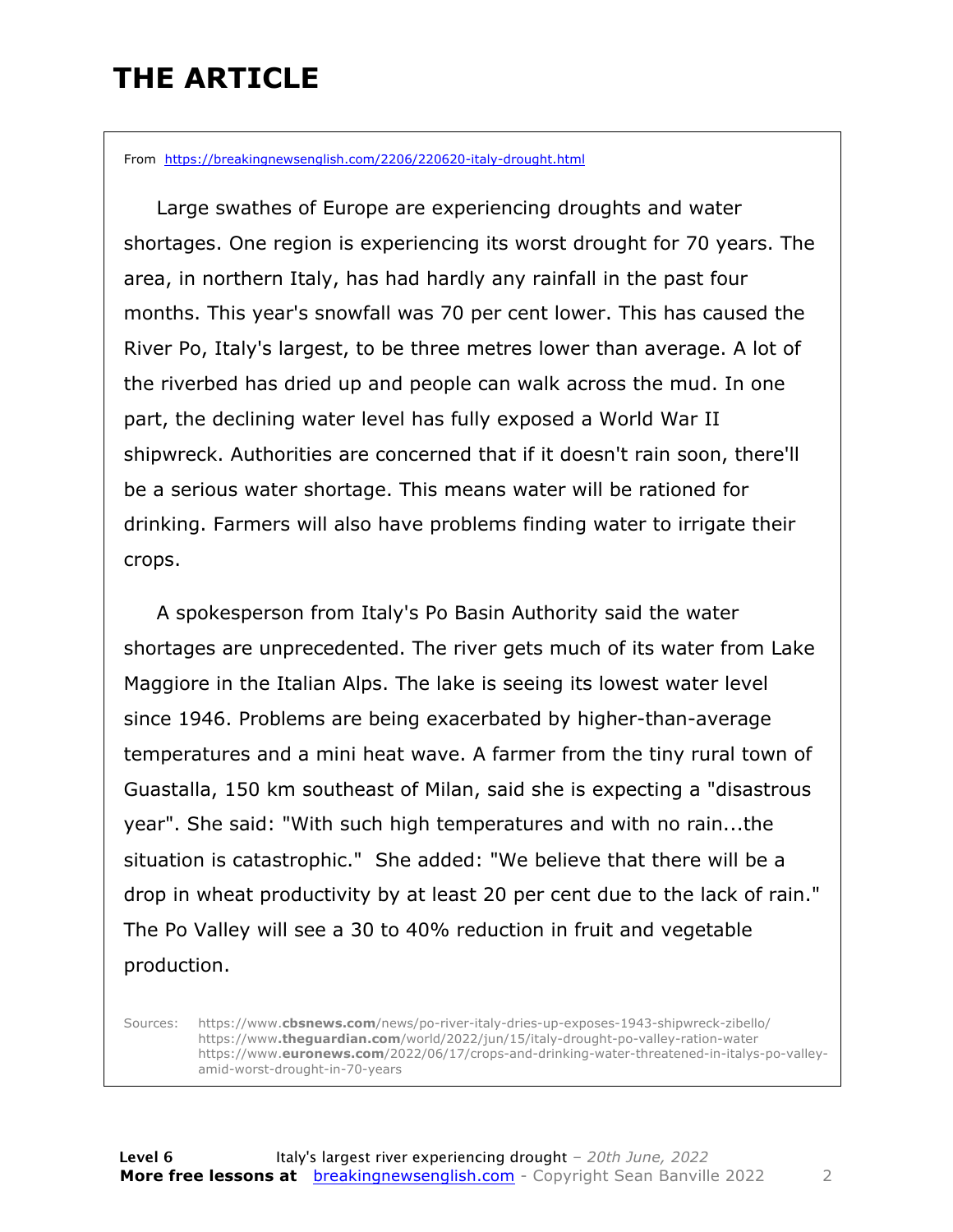#### **WARM-UPS**

1. DROUGHTS: Students walk around the class and talk to other students about droughts. Change partners often and share your findings.

**2. CHAT:** In pairs / groups, talk about these topics or words from the article. What will the article say about them? What can you say about these words and your life?

swathes / drought / water shortage / the past four months / mud / riverbeds / crops / river / lake / water level / temperatures / heat wave / catastrophic / wheat / fruit

Have a chat about the topics you liked. Change topics and partners frequently.

**3. RATIONING:** Students A **strongly** believe all countries should start rationing water; Students B **strongly** believe otherwise. Change partners again and talk about your conversations.

**4. PRECIPITATION:** What do you know about these types of precipitation? How much or how often does it affect you? Complete this table with your partner(s). Change partners often and share what you wrote.

|                    | <b>What I Know</b> | <b>How It Affects Me</b> |
|--------------------|--------------------|--------------------------|
| Monsoon rain       |                    |                          |
| Showers            |                    |                          |
| Drizzle / Spitting |                    |                          |
| Sleet              |                    |                          |
| Hail               |                    |                          |
| Snow               |                    |                          |

**5. DROUGHT:** Spend one minute writing down all of the different words you associate with the word "drought". Share your words with your partner(s) and talk about them. Together, put the words into different categories.

**6. NATURAL DISASTERS:** Rank these with your partner. Put the most damaging at the top. Change partners often and share your rankings.

- Droughts
- Typhoons
- Blizzards
- Floods
- Earthquakes
- Heat waves
- Tornadoes
- Volcanoes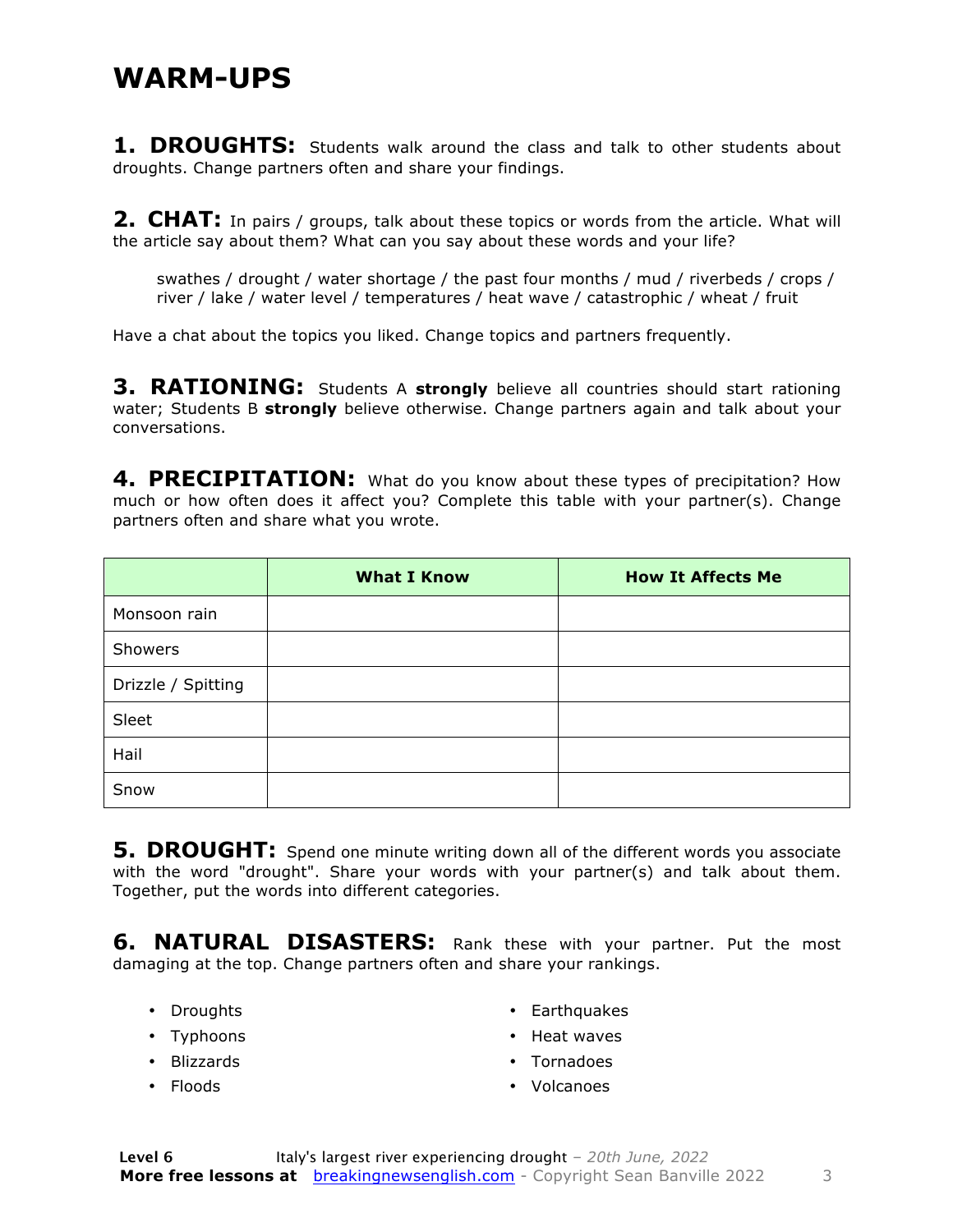### **VOCABULARY MATCHING**

#### **Paragraph 1**

| 1.  | swathes       | a. | smaller, fewer,<br>Becoming<br>less;<br>or<br>decreasing.                             |
|-----|---------------|----|---------------------------------------------------------------------------------------|
| 2.  | drought       | b. | Made something visible by uncovering it.                                              |
| 3.  | riverbed      | c. | A wide strip or area of something, usually<br>lane.                                   |
| 4.  | declining     | d. | Supply water to land or crops.                                                        |
| 5.  | exposed       | e. | A prolonged period of abnormally<br>low<br>rainfall, leading to a shortage of water.  |
| 6.  | authorities   | f. | The bottom of the channel a waterway flows<br>along.                                  |
| 7.  | irrigate      | g. | The people or organization having political<br>or administrative power and control.   |
|     | Paragraph 2   |    |                                                                                       |
| 8.  | unprecedented | h. | The action or fact of making something<br>smaller or less in amount, degree, or size. |
| 9.  | exacerbated   | i. | Never done or known before.                                                           |
| 10. | heat wave     | j. | Made a problem, bad situation, or negative<br>feeling worse.                          |
|     | 11. rural     | k. | Involving or causing sudden great damage<br>or suffering.                             |
| 12. | catastrophic  | Τ. | Relating to, or characteristic of<br>the<br>countryside rather than the town.         |
| 13. | drop          | m. | A prolonged period of abnormally hot<br>weather.                                      |
| 14. | reduction     | n. | Make or become lower.                                                                 |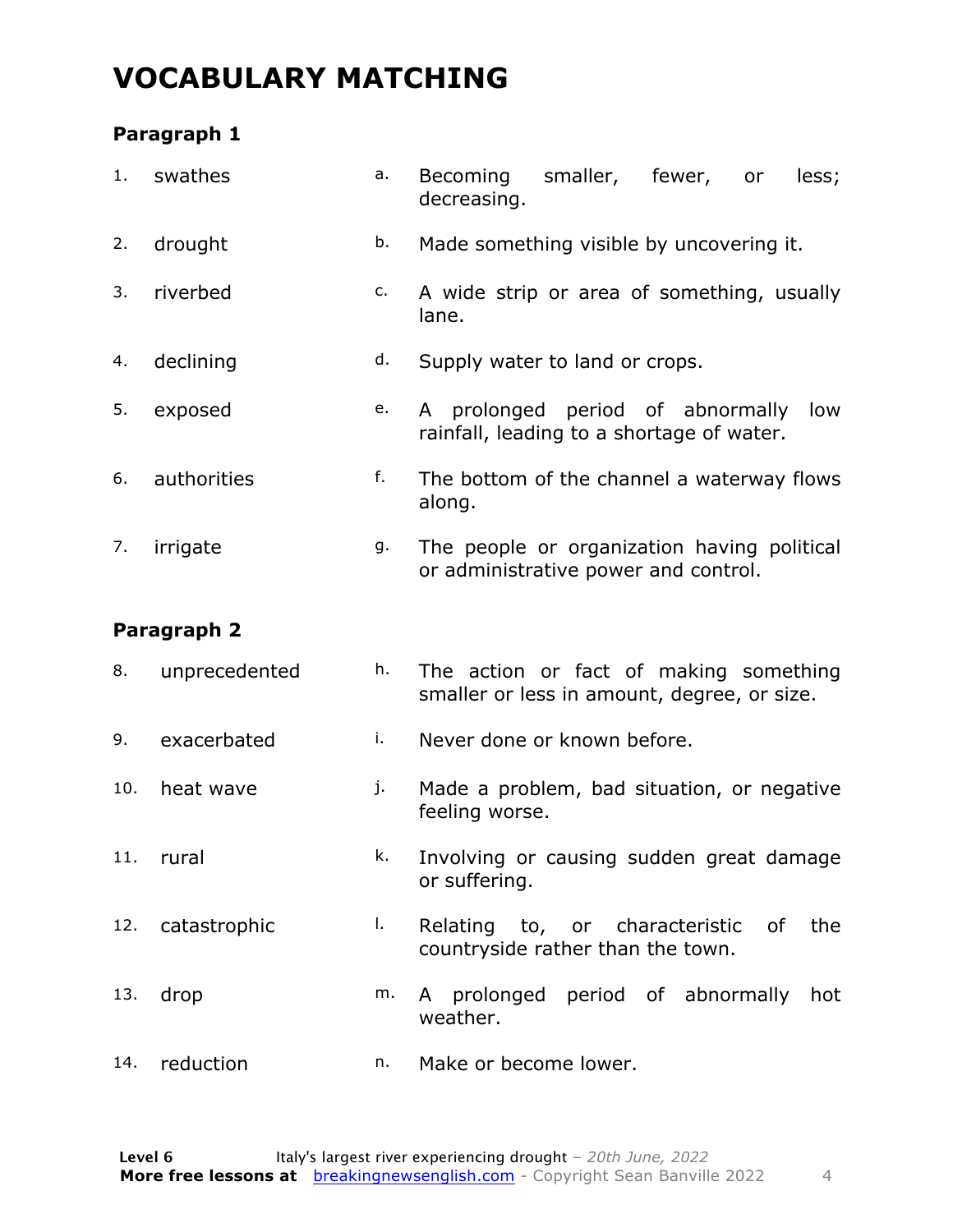### **BEFORE READING / LISTENING**

From https://breakingnewsenglish.com/2206/220620-italy-drought.html

#### **1. TRUE / FALSE:** Read the headline. Guess if a-h below are true (T) or false (F).

- 1. All of Europe is experiencing water shortages. **T / F**
- 2. All of Italy is experiencing its worst drought in seven decades. **T / F**
- 3. Lower water levels revealed a sunken World War II shipwreck. **T / F**
- 4. Farmers have no problems irrigating their crops. **T / F**
- 5. A huge lake in Switzerland feeds the River Po. **T / F**
- 6. A mini heat wave is making the water shortage worse. **T / F**
- 7. A farmer said she is expecting a disastrous year. **T / F**
- 8. Fruit production in the Po Valley is expected to rise. **T / F**

#### **2. SYNONYM MATCH:** (The words in **bold** are from the news article.)

- **1. experiencing**
- **2. hardly**
- **3. exposed**
- **4. rationed**
- **5. irrigate**
- **6. unprecedented**
- **7. exacerbated**
- **8. rural**
- **9. catastrophic**
- **10. lack**
- a. shortage
- b. water
- c. made worse
- d. barely
- e. countryside
- f. revealed
- g. undergoing
- h. disastrous
- i. limited
- j. unparallelled

#### **3. PHRASE MATCH:** (Sometimes more than one choice is possible.)

- 1. Large swathes of Europe are
- 2. hardly any rainfall
- 3. fully exposed a
- 4. water will be
- 5. have problems finding water to
- 6. the water shortages are
- 7. Problems are being
- 8. a mini heat
- 9. a drop in wheat
- 10. due to the lack
- a. wave
- b. unprecedented
- c. irrigate their crops
- d. of rain
- e. World War II shipwreck
- f. rationed for drinking
- g. productivity
- h. experiencing droughts
- i. exacerbated
- j. in the past four months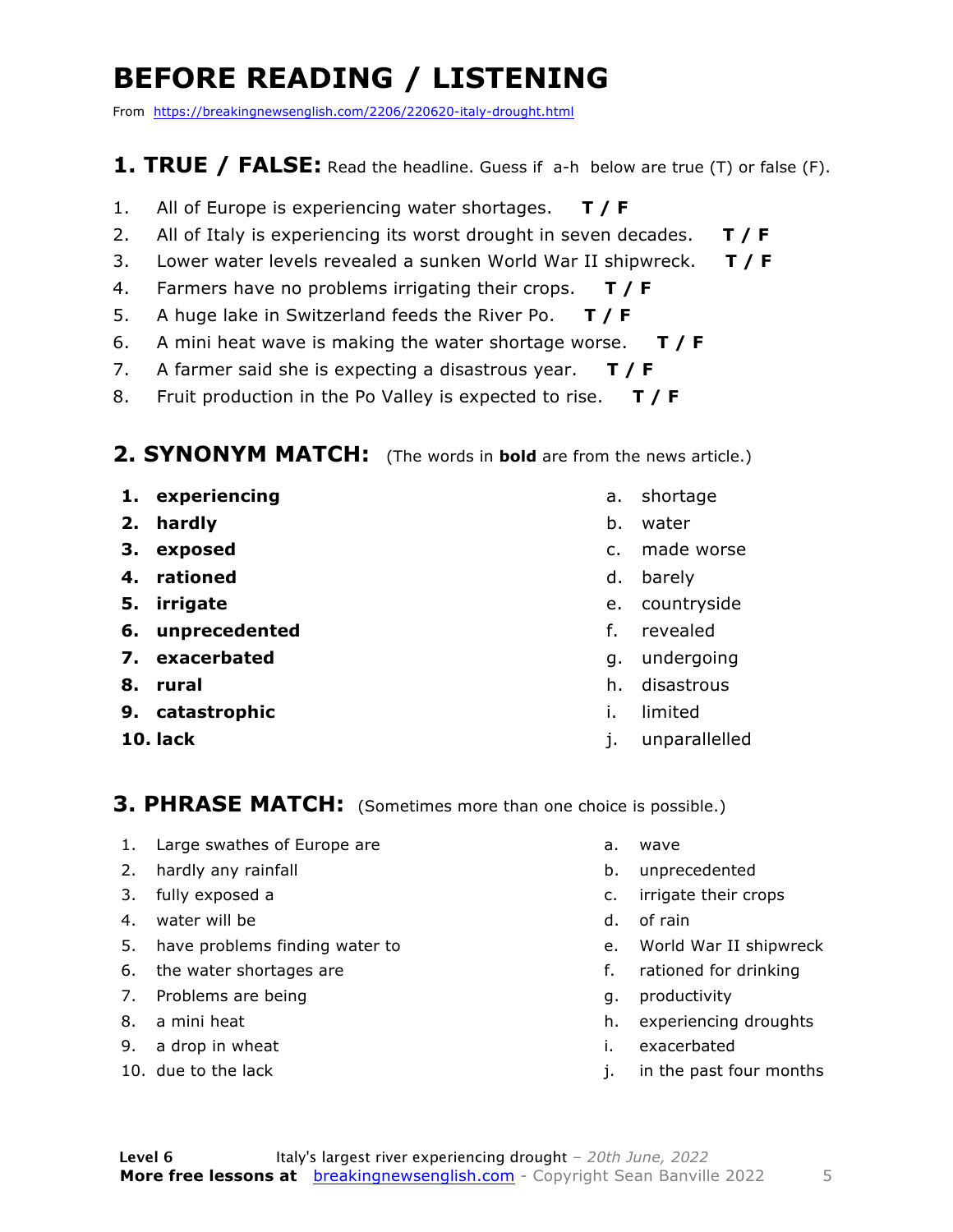### **GAP FILL**

From https://breakingnewsenglish.com/2206/220620-italy-drought.html

Large (1) \_\_\_\_\_\_\_\_\_\_\_\_\_\_\_\_\_\_\_\_\_\_\_\_\_\_ of Europe are experiencing droughts and water shortages. One region is experiencing its worst  $(2)$  \_\_\_\_\_\_\_\_\_\_\_\_\_\_\_\_\_\_\_\_\_\_\_\_ for 70 years. The area, in northern Italy, has had (3) \_\_\_\_\_\_\_\_\_\_\_\_\_\_\_\_\_\_\_\_\_ any rainfall in the past four months. This year's snowfall was 70 per cent lower. This has caused the River Po, Italy's largest, to be three metres lower than (4) \_\_\_\_\_\_\_\_\_\_\_\_\_\_\_\_\_\_\_\_\_\_. A lot of the riverbed has dried up and people can walk across the mud. In one part, the  $(5)$  \_\_\_\_\_\_\_\_\_\_\_\_\_\_\_\_\_\_\_\_ water level has fully (6) \_\_\_\_\_\_\_\_\_\_\_\_\_\_\_\_\_\_\_\_\_ a World War II shipwreck. Authorities are concerned that if it doesn't rain soon, there'll be a serious water  $(7)$  \_\_\_\_\_\_\_\_\_\_\_\_\_\_\_\_\_\_\_\_\_. This means water will be rationed for drinking. Farmers will also have problems finding water to (8) \_\_\_\_\_\_\_\_\_\_\_\_\_\_\_\_\_\_\_\_\_ their crops. *hardly exposed swathes shortage drought declining irrigate average*

A spokesperson from Italy's Po Basin Authority said the water shortages are  $(9)$  \_\_\_\_\_\_\_\_\_\_\_\_\_\_\_\_\_\_\_\_\_. The river gets much of its water from Lake Maggiore in the Italian Alps. The lake is (10) \_\_\_\_\_\_\_\_\_\_\_\_\_\_\_\_\_\_\_\_\_ its lowest water level since 1946. Problems are being (11) \_\_\_\_\_\_\_\_\_\_\_\_\_\_\_\_\_\_\_\_\_\_ by higher-thanaverage temperatures and a mini heat wave. A farmer from the tiny (12) \_\_\_\_\_\_\_\_\_\_\_\_\_\_\_\_\_\_\_\_\_ town of Guastalla, 150 km southeast of Milan, said she is expecting a "(13) \_\_\_\_\_\_\_\_\_\_\_\_\_\_\_\_\_\_\_\_\_ year". She said: "With such high temperatures and with no rain...the situation is (14) \_\_\_\_\_\_\_\_\_\_\_\_\_\_\_\_\_\_\_\_\_\_\_." She added: "We believe that there will be a drop in wheat (15) \_\_\_\_\_\_\_\_\_\_\_\_\_\_\_\_\_\_\_\_\_ by at least 20 per cent due to the lack of rain." The Po Valley will see a 30 to 40% (16) \_\_\_\_\_\_\_\_\_\_\_\_\_\_\_\_\_\_\_\_\_ in fruit and vegetable production. *rural disastrous productivity unprecedented exacerbated reduction seeing catastrophic*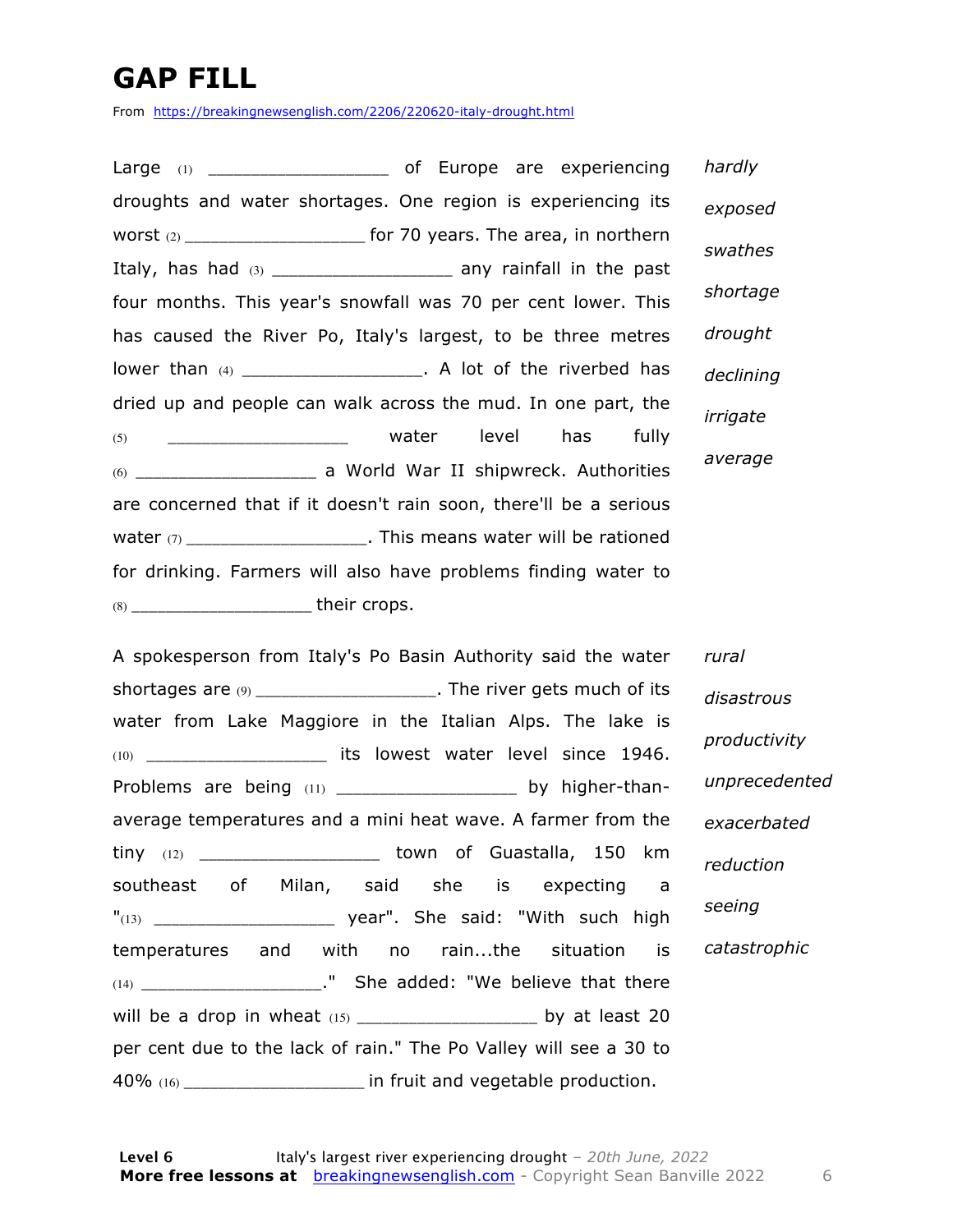#### **LISTENING – Guess the answers. Listen to check.**

From https://breakingnewsenglish.com/2206/220620-italy-drought.html

- 1) Large swathes of Europe are experiencing droughts a. and watery shortages b. and water shortages c. and watered shortages d. and waters shortages 2) A lot of the riverbed has dried up and people can walk a. across the mad b. across the muddy c. across the mudded d. across the mud 3) the declining water level has fully exposed a a. World War II shipped wreck b. World War II shipwreck c. World War II ships wreck d. World War II ship wreak 4) This means water will be \_\_\_\_\_\_\_ a. rationed for drinking b. lesion for drinking c. lashing for drinking d. rash shunned for drinking 5) Farmers will also have problems finding water to \_\_\_\_\_\_ a. irritate their crops b. a rig gate their crops c. regulate their crops d. irrigate their crops 6) Italy's Po Basin Authority said the water a. short ages are unprecedented b. shore stages are unprecedented c. shortages are unprecedented d. shortage is are unprecedented 7) its lowest water level since 1946. Problems a. are being exactly bated b. are being excess bated c. are been excoriated d. are being exacerbated 8) by higher-than-average temperatures and a a. mini heat wave b. midi heat wave c. Mimi heat wave d. Miami heat wave 9) With such high temperatures and with no rain the \_\_\_\_\_\_\_ a. situation is cat a strop flick b. situation is cats' apostrophe c. situation is catastrophe d. situation is catastrophic 10) there will be a drop in wheat productivity by at least 20 per cent due to the \_\_\_\_\_\_ a. lack off rain
	- b. lick of rain
	- c. lack of rain
	- d. lick off rain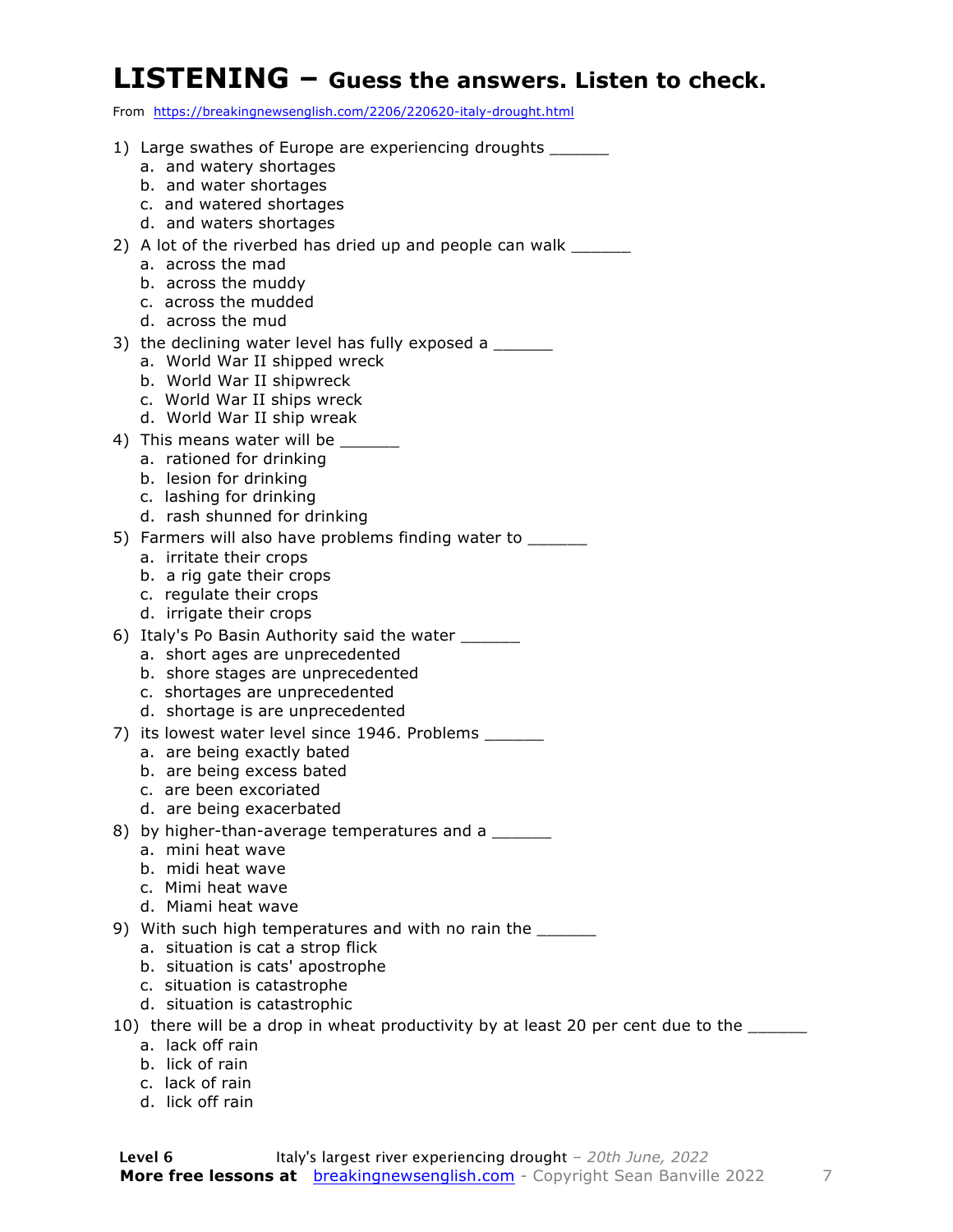#### **LISTENING – Listen and fill in the gaps**

From https://breakingnewsenglish.com/2206/220620-italy-drought.html

(1) \_\_\_\_\_\_\_\_\_\_\_\_\_\_\_\_\_\_\_\_ Europe are experiencing droughts and water shortages. One region is experiencing  $(2)$  \_\_\_\_\_\_\_\_\_\_\_\_\_\_\_\_\_\_\_\_\_\_\_\_\_\_\_\_\_\_\_ for 70 years. The area, in northern Italy, has had (3) \_\_\_\_\_\_\_\_\_\_\_\_\_\_\_\_\_\_\_\_\_\_\_\_\_\_ in the past four months. This year's snowfall was 70 per cent lower. This has caused the River Po, Italy's largest, to be three metres lower than average. A lot of (4) \_\_\_\_\_\_\_\_\_\_\_\_\_\_\_\_\_\_\_\_\_\_\_\_\_\_\_ dried up and people can walk across the mud. In one part, the declining water level has  $(5)$ World War II shipwreck. Authorities are concerned that if it doesn't rain soon, there'll be a (6) \_\_\_\_\_\_\_\_\_\_\_\_\_\_\_\_\_\_\_\_\_\_\_\_. This means water will be rationed for drinking. Farmers will also have problems finding water to irrigate their crops.

A spokesperson from Italy's Po Basin Authority said the (7) \_\_\_\_\_\_\_\_\_\_\_\_\_\_\_\_\_\_\_\_ unprecedented. The river gets much of its water from Lake Maggiore in the Italian Alps. The lake is (8) **Example 20 and Street Water level since 1946. Problems are being** exacerbated by higher-than-average temperatures and a mini heat wave. A farmer from the (9) \_\_\_\_\_\_\_\_\_\_\_\_\_\_\_\_\_\_\_\_ of Guastalla, 150 km southeast of Milan, said (10) \_\_\_\_\_\_\_\_\_\_\_\_\_\_\_\_\_\_\_\_ a "disastrous year". She said: "With such high temperatures and with no rain...the (11) **Example 2 Concerns 2** The added: "We believe that there will be a drop in wheat productivity by at least 20 per cent due to the (12) The Po Valley will see a 30 to 40% reduction in fruit and vegetable production.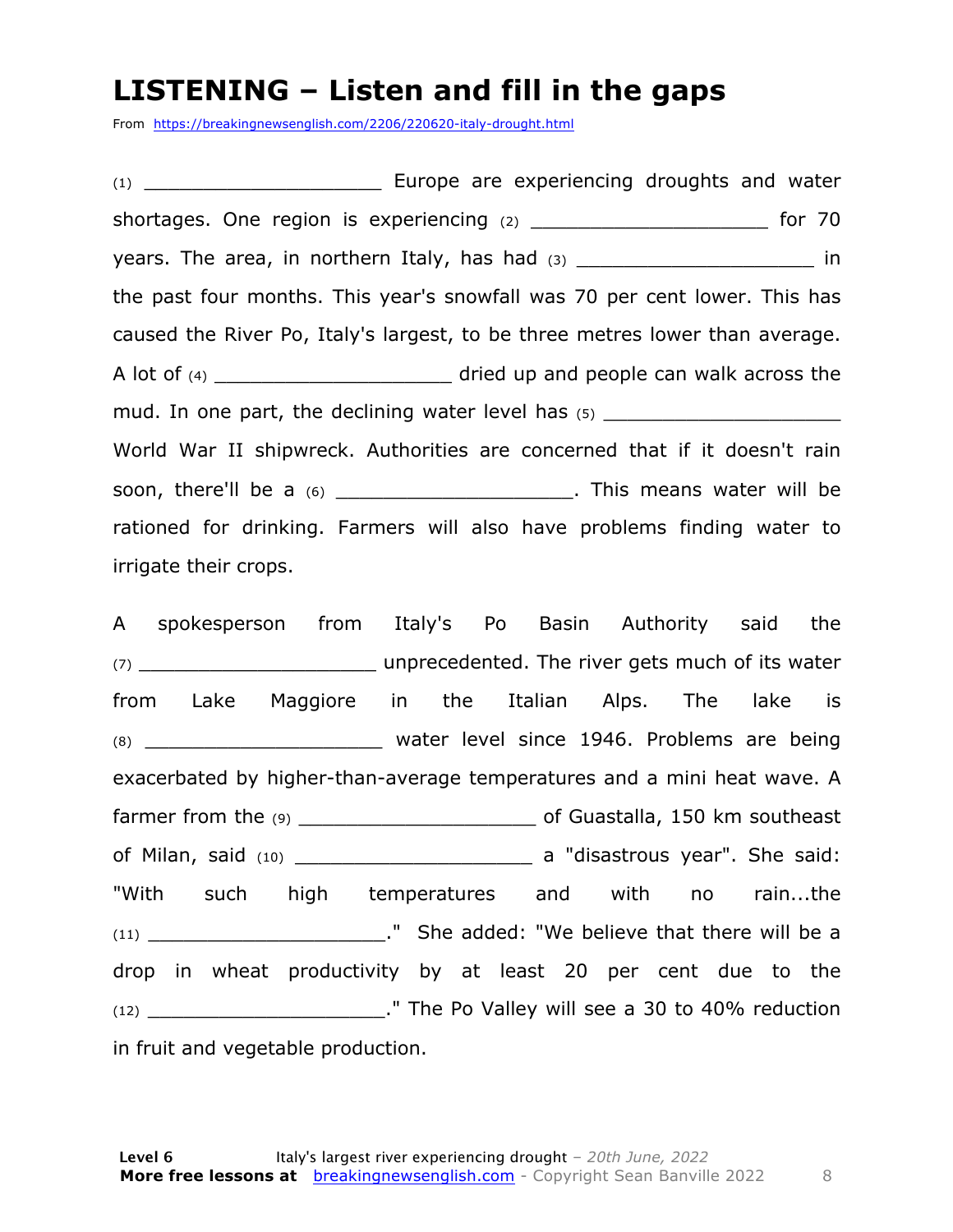### **COMPREHENSION QUESTIONS**

From https://breakingnewsenglish.com/2206/220620-italy-drought.html

- 1. What does the article say is experiencing droughts and water shortages?
- 2. How much lower was this year's snowfall?
- 3. What did lower water levels reveal in the River Po?
- 4. What might be rationed?
- 5. What might farmers not be able to do?
- 6. When was the last time the water level in Lake Maggiore was so low?
- 7. How far is the town of Guastalla from Milan?
- 8. What kind of year is a farmer expecting?
- 9. By how much did a farmer say wheat production might drop?
- 10. What might be produced at 20 to 40% lower rates?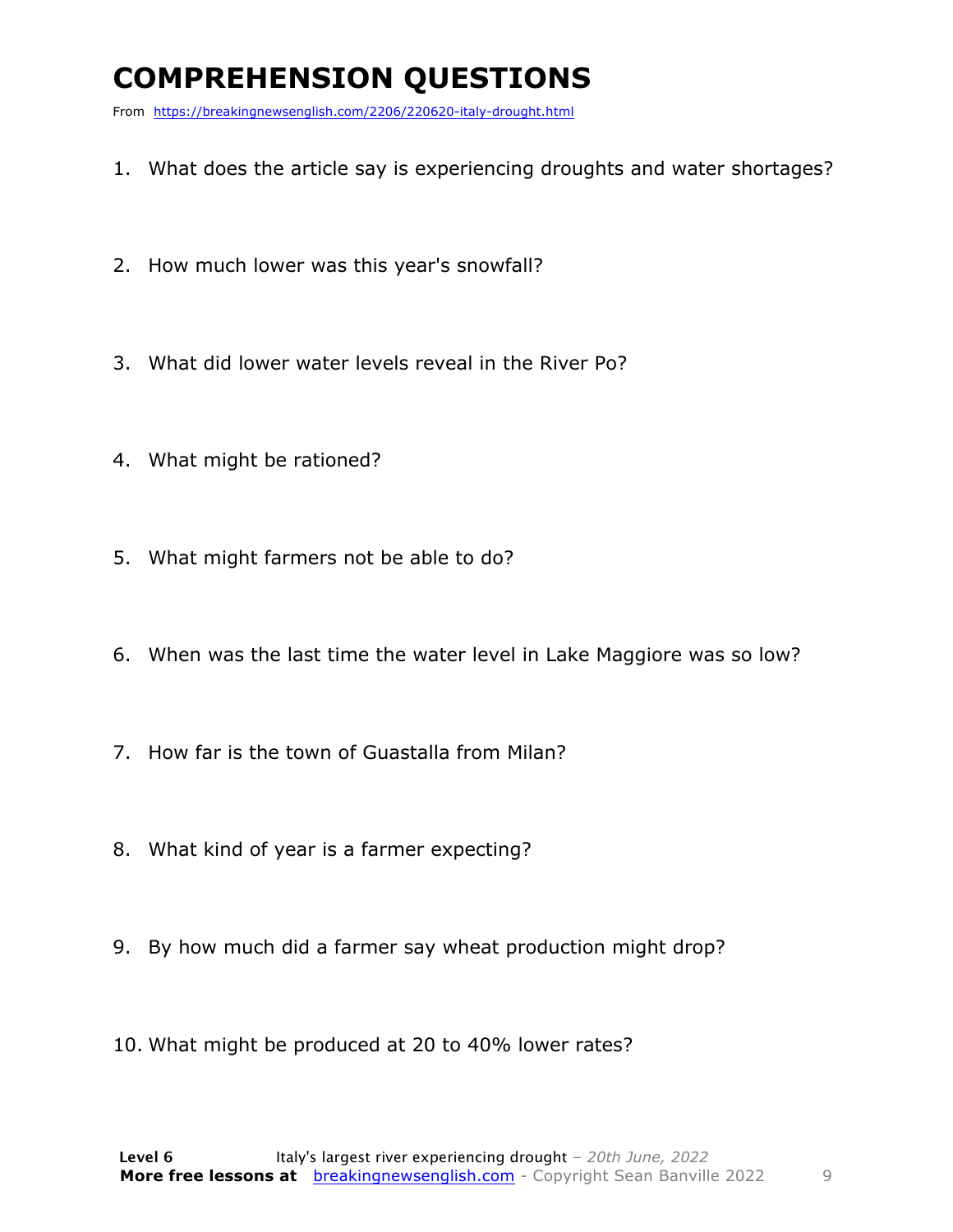### **MULTIPLE CHOICE - QUIZ**

From https://breakingnewsenglish.com/2206/220620-italy-drought.html

| 1) What does the article say is<br>experiencing droughts and water<br>shortages?<br>a) central Italy<br>b) large swathes of Europe<br>c) Sicily and Rome<br>d) the Mediterranean | 6) When was the last time the water<br>level in Lake Maggiore was so low?<br>a) 1964<br>b) 1936<br>c) 1946<br>d) 1963                                                  |
|----------------------------------------------------------------------------------------------------------------------------------------------------------------------------------|------------------------------------------------------------------------------------------------------------------------------------------------------------------------|
| 2) How much lower was this year's                                                                                                                                                | 7) How far is the town of Guastalla                                                                                                                                    |
| snowfall?                                                                                                                                                                        | from Milan?                                                                                                                                                            |
| a) 80%                                                                                                                                                                           | a) 160 km                                                                                                                                                              |
| $b)$ 50%                                                                                                                                                                         | b) 180 km                                                                                                                                                              |
| c) $60%$                                                                                                                                                                         | c) 150 km                                                                                                                                                              |
| d) 70%                                                                                                                                                                           | d) 120 km                                                                                                                                                              |
| 3) What did lower water levels reveal<br>in the River Po?<br>a) a WWII shipwreck<br>b) an oil tanker<br>c) gold from a 1946 bank robbery<br>d) a huge fossil                     | 8) What kind of year is a farmer<br>expecting?<br>a) a disastrous year<br>b) a bumper year<br>c) a hot year<br>d) a profitable year<br>9) By how much did a farmer say |
| 4) What might be rationed?                                                                                                                                                       | wheat production might drop?                                                                                                                                           |
| a) hose pipes                                                                                                                                                                    | a) 20%                                                                                                                                                                 |
| b) gasoline                                                                                                                                                                      | b) $40%$                                                                                                                                                               |
| c) water                                                                                                                                                                         | c) $50%$                                                                                                                                                               |
| d) food                                                                                                                                                                          | $d)$ 30%                                                                                                                                                               |
| 5) What might farmers not be able                                                                                                                                                | 10) What might be produced at 20 to                                                                                                                                    |
| to do?                                                                                                                                                                           | 40% lower rates?                                                                                                                                                       |
| a) plant crops                                                                                                                                                                   | a) wheat                                                                                                                                                               |
| b) irrigate their crops                                                                                                                                                          | b) fruit and vegetables                                                                                                                                                |
| c) harvest their crops                                                                                                                                                           | c) corn                                                                                                                                                                |
| d) pick fruit                                                                                                                                                                    | d) profits                                                                                                                                                             |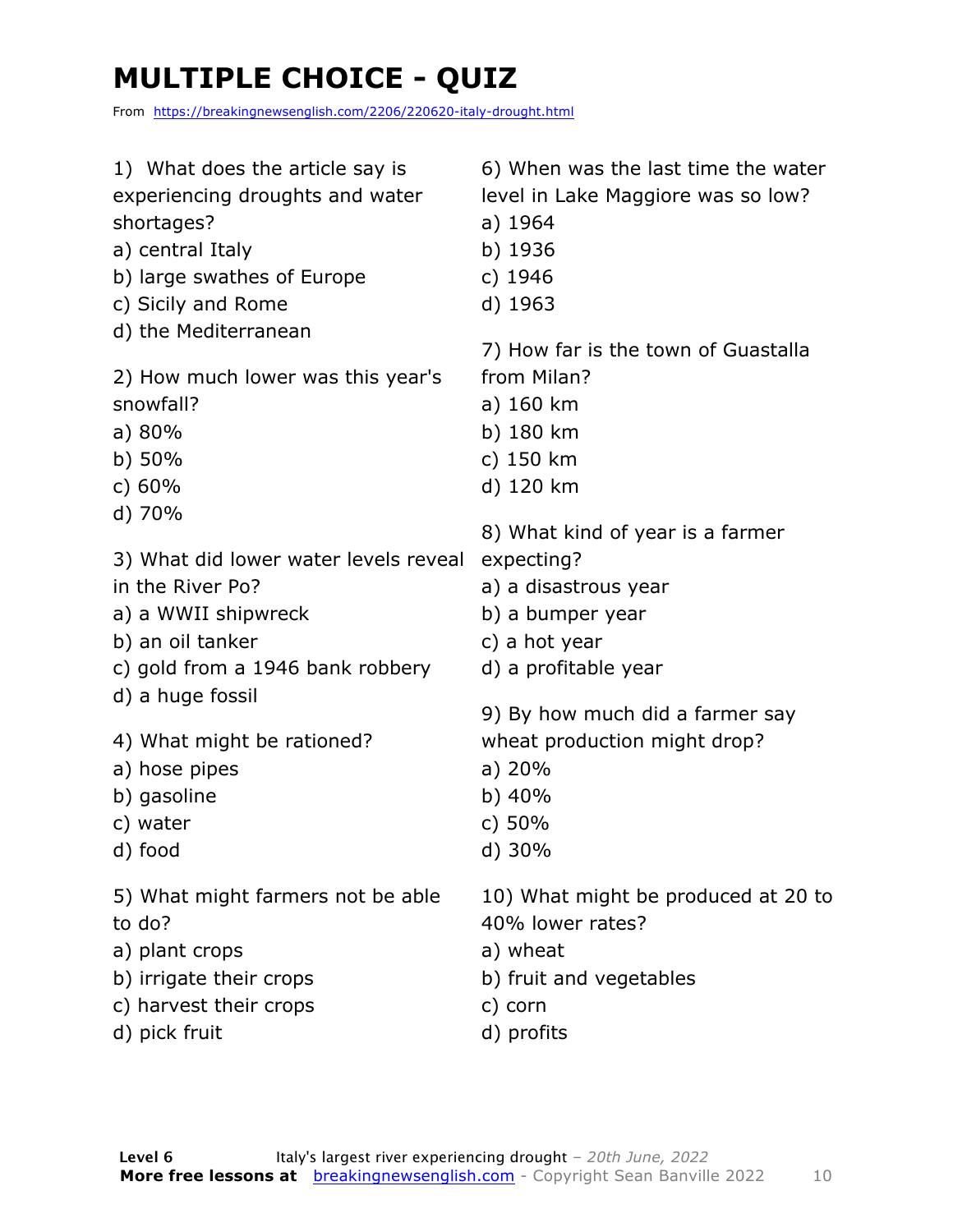### **ROLE PLAY**

From https://breakingnewsenglish.com/2206/220620-italy-drought.html

#### **Role A – Droughts**

You think droughts are the worst natural disasters. Tell the others three reasons why. Tell them why their disasters aren't as bad. Also, tell the others which is the least damaging of these (and why): blizzards, earthquakes or volcanoes.

#### **Role B – Blizzards**

You think blizzards are the worst natural disasters. Tell the others three reasons why. Tell them why their disasters aren't as bad. Also, tell the others which is the least damaging of these (and why): droughts, earthquakes or volcanoes.

#### **Role C – Earthquakes**

You think earthquakes are the worst natural disasters. Tell the others three reasons why. Tell them why their disasters aren't as bad. Also, tell the others which is the least damaging of these (and why): blizzards, droughts or volcanoes.

#### **Role D – Volcanoes**

You think volcanoes are the worst natural disasters. Tell the others three reasons why. Tell them why their disasters aren't as bad. Also, tell the others which is the least damaging of these (and why): blizzards, earthquakes or droughts.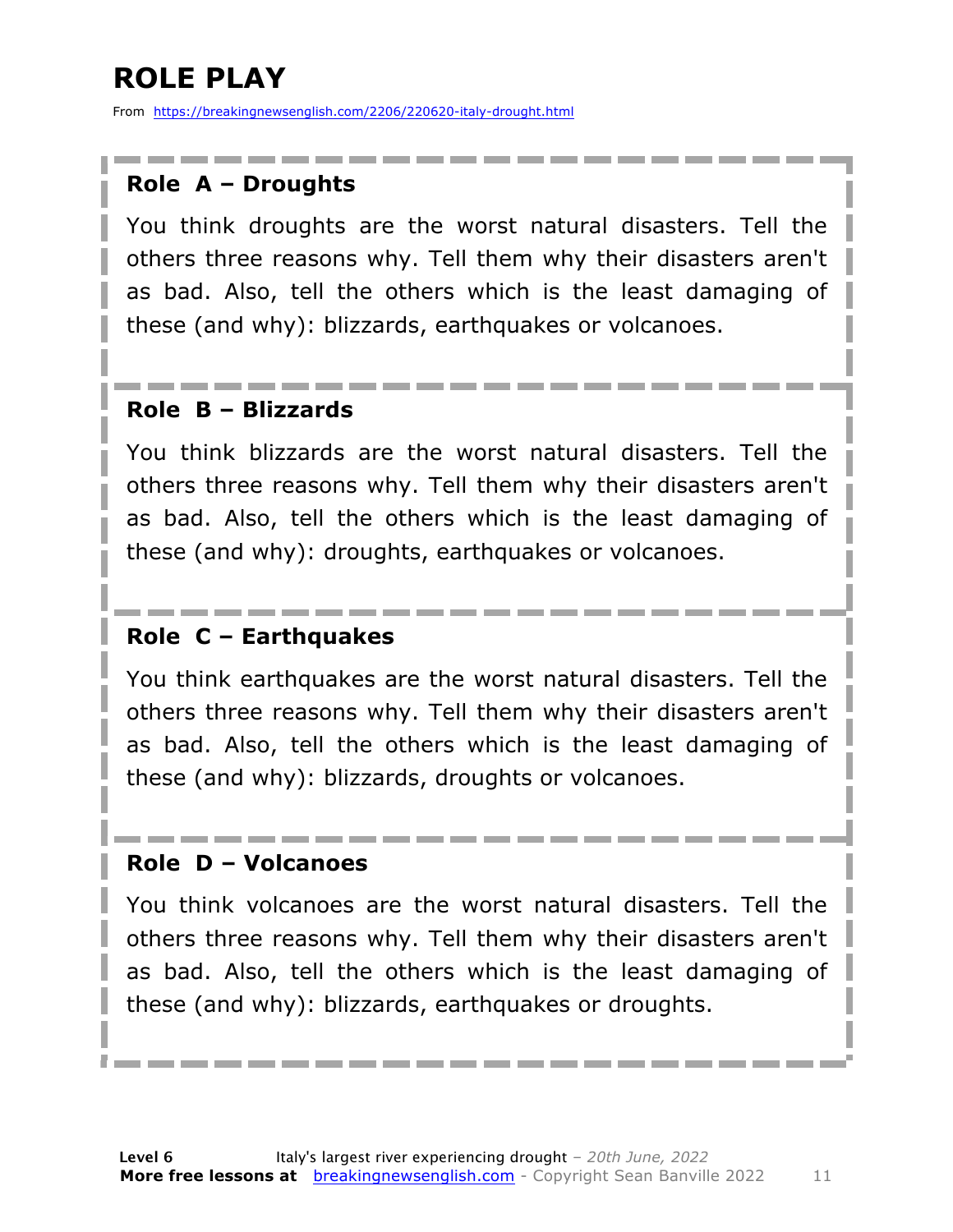## **AFTER READING / LISTENING**

From https://breakingnewsenglish.com/2206/220620-italy-drought.html

**1. WORD SEARCH:** Look in your dictionary / computer to find collocates, other meanings, information, synonyms … for the words 'river' and 'drought'.

| river | drought |
|-------|---------|
|       |         |
|       |         |

- Share your findings with your partners.
- Make questions using the words you found.
- Ask your partner / group your questions.

2. **ARTICLE OUESTIONS:** Look back at the article and write down some questions you would like to ask the class about the text.

- Share your questions with other classmates / groups.
- Ask your partner / group your questions.

**3. GAP FILL:** In pairs / groups, compare your answers to this exercise. Check your answers. Talk about the words from the activity. Were they new, interesting, worth learning…?

**4. VOCABULARY:** Circle any words you do not understand. In groups, pool unknown words and use dictionaries to find their meanings.

**5. TEST EACH OTHER:** Look at the words below. With your partner, try to recall how they were used in the text:

| • swathes         | $\cdot$ much |
|-------------------|--------------|
|                   |              |
| past<br>$\bullet$ | $\cdot$ 1946 |
| $\bullet$ lot     | $\cdot$ mini |
| $\cdot$ mud       | $\cdot$ 150  |
| $\cdot$ soon      | $\cdot$ drop |
| • crops           | • fruit      |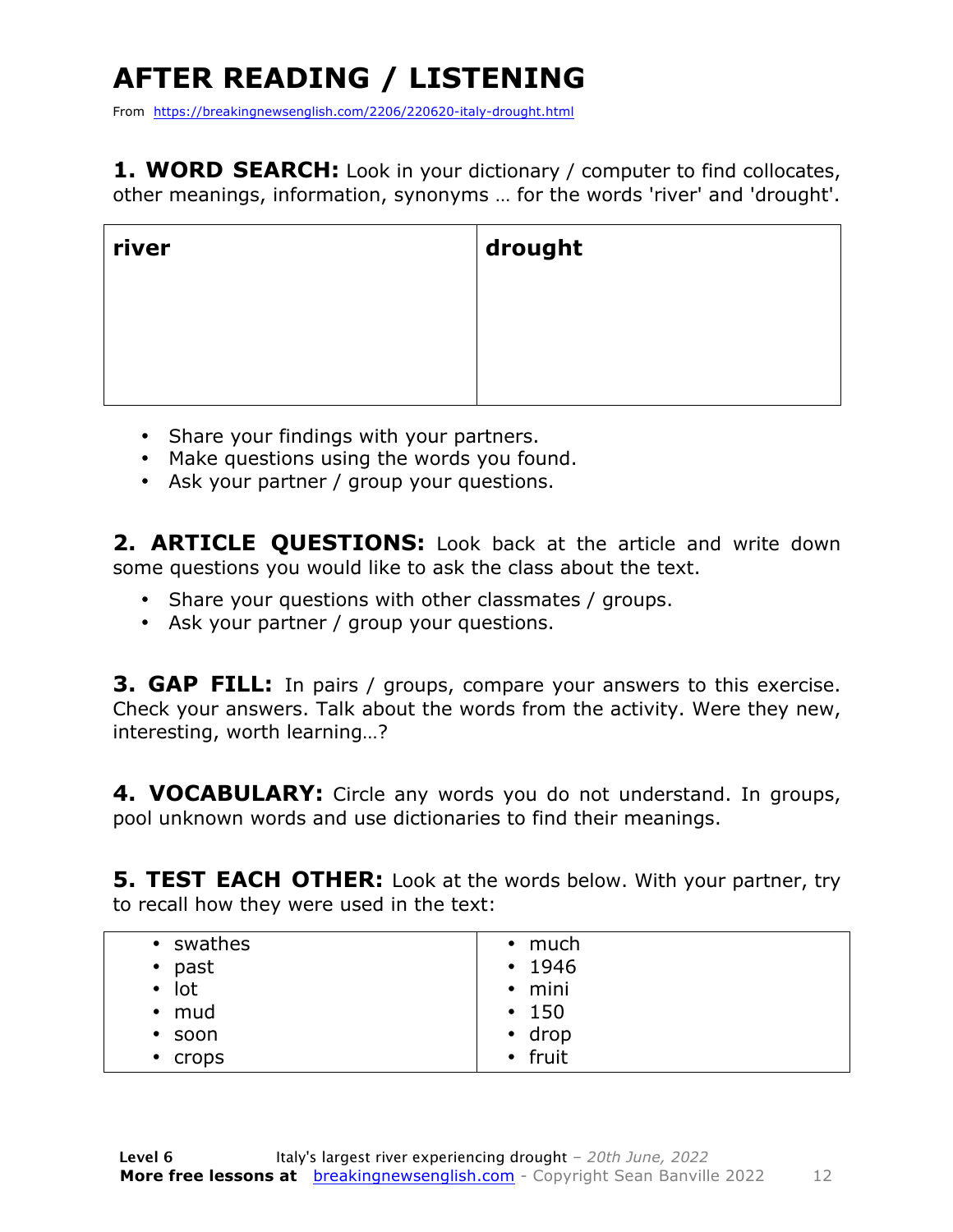### **DROUGHTS SURVEY**

From https://breakingnewsenglish.com/2206/220620-italy-drought.html

Write five GOOD questions about droughts in the table. Do this in pairs. Each student must write the questions on his / her own paper.

When you have finished, interview other students. Write down their answers.

|      | STUDENT 1 | STUDENT 2 | STUDENT 3 |
|------|-----------|-----------|-----------|
| Q.1. |           |           |           |
| Q.2. |           |           |           |
| Q.3. |           |           |           |
| Q.4. |           |           |           |
| Q.5. |           |           |           |

- Now return to your original partner and share and talk about what you found out. Change partners often.
- Make mini-presentations to other groups on your findings.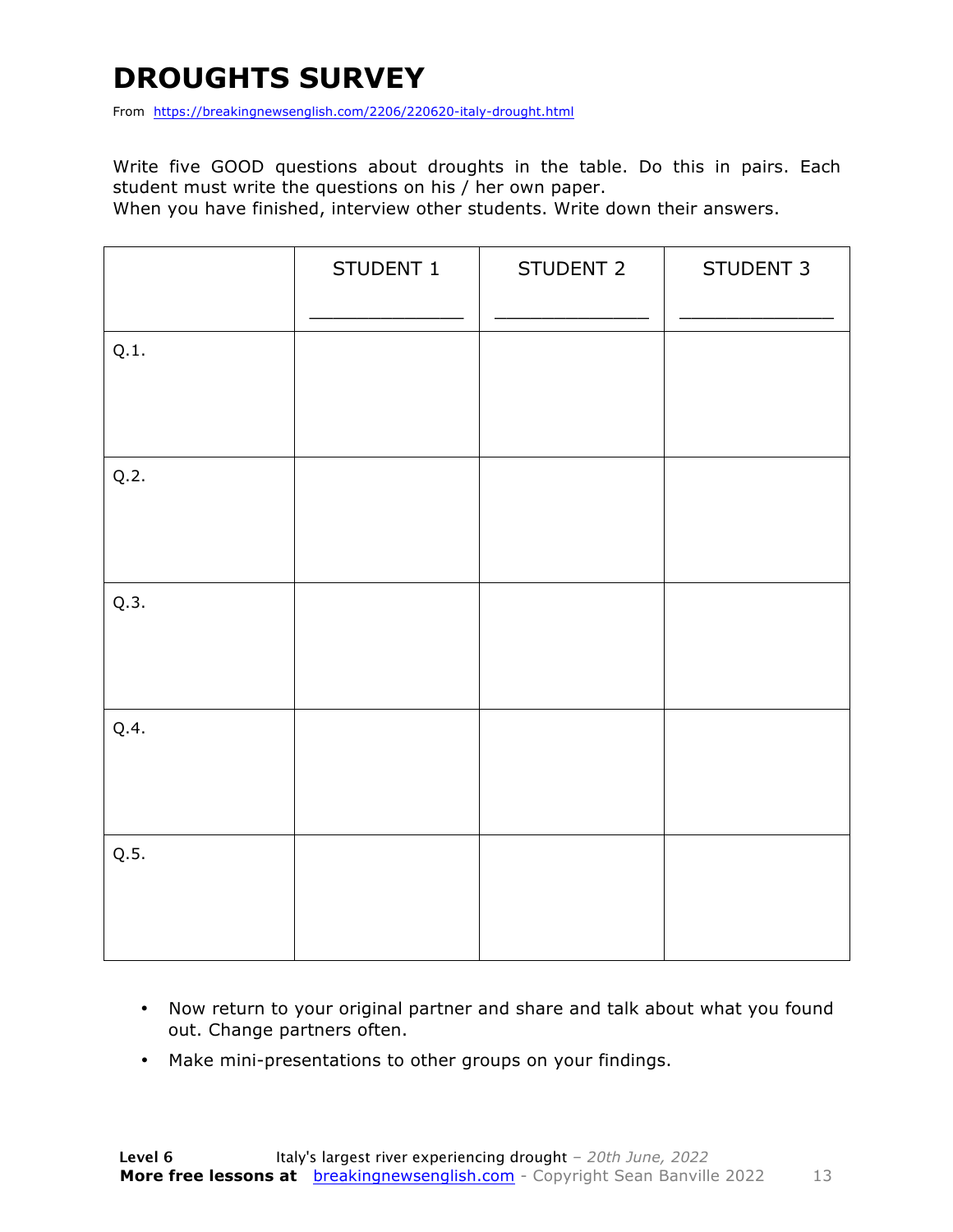### **DROUGHTS DISCUSSION**

STUDENT A's QUESTIONS (Do not show these to student B)

- 1. What did you think when you read the headline?
- 2. What images are in your mind when you hear the word 'Italy'?
- 3. What do you think of hot weather?
- 4. Have you ever experienced water shortages?
- 5. What's the best way to deal with a drought?
- 6. What strange weather have you experienced?
- 7. What is causing these extreme weather events?
- 8. What would you do if water was rationed?
- 9. How difficult is it to be a farmer?
- 10. How can we help farmers to irrigate their crops?

*Italy's largest river experiencing drought – 20th June, 2022* Thousands more free lessons at breakingnewsenglish.com

-----------------------------------------------------------------------------

#### **DROUGHTS DISCUSSION**

STUDENT B's QUESTIONS (Do not show these to student A)

- 11. Did you like reading this article? Why/not?
- 12. What do you think of when you hear the word 'river'?
- 13. What do you think about what you read?
- 14. How would you feel if rivers near you dried up?
- 15. What's the best way to deal with a heat wave?
- 16. Have weather events changed the prices of things?
- 17. What will the weather be like in 50 years from now?
- 18. What will you do if food prices rise a lot?
- 19. What three words best describe this story?
- 20. What questions would you like to ask the farmers?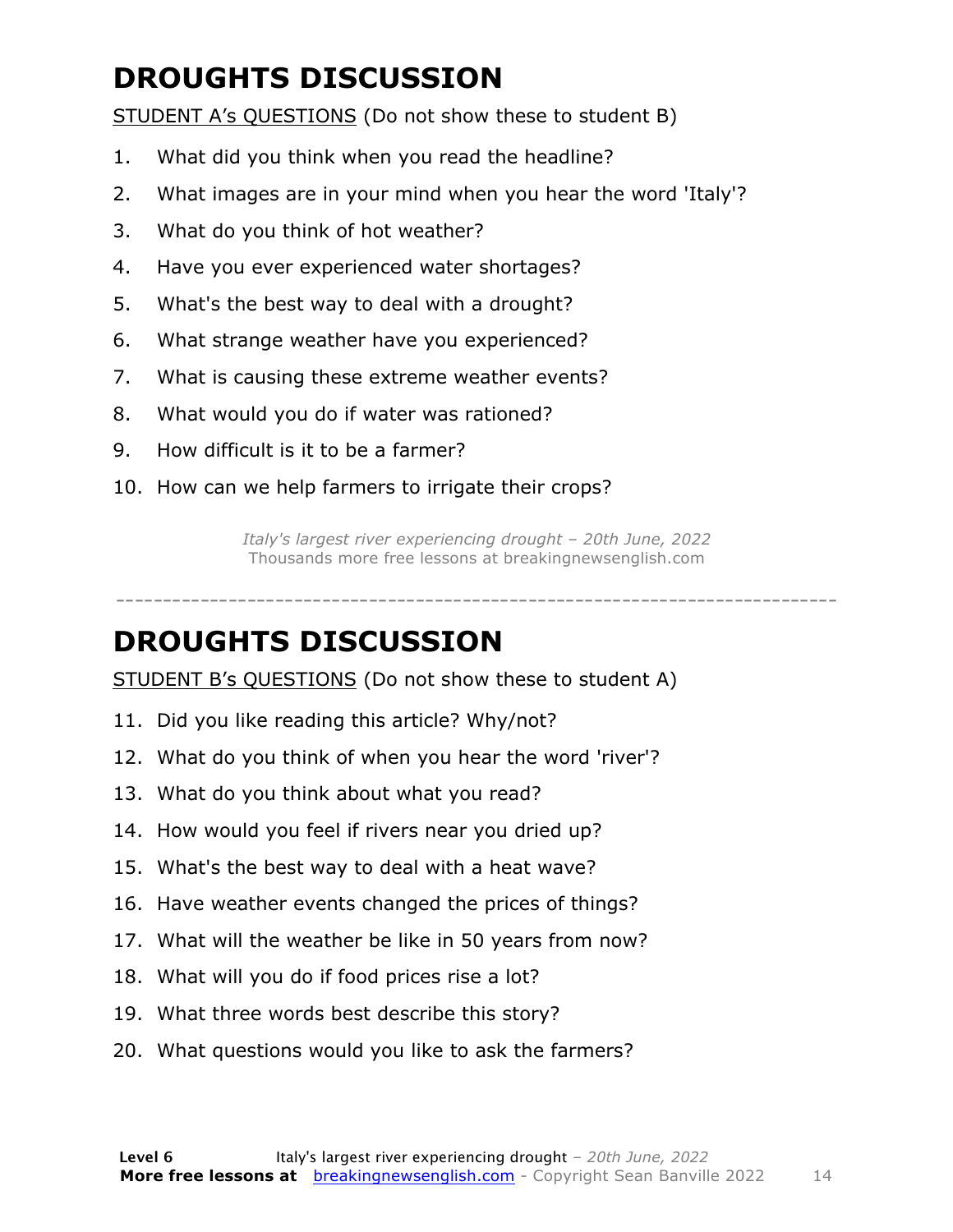### **DISCUSSION (Write your own questions)**

STUDENT A's QUESTIONS (Do not show these to student B)

| 1. |                                          |
|----|------------------------------------------|
|    |                                          |
| 2. |                                          |
|    |                                          |
| 3. |                                          |
|    |                                          |
|    |                                          |
| 4. |                                          |
|    |                                          |
| 5. |                                          |
|    |                                          |
| 6. |                                          |
|    | Copyright © breakingnewsenglish.com 2022 |

### **DISCUSSION (Write your own questions)**

STUDENT B's QUESTIONS (Do not show these to student A)

| 1. | <u> Alexandria de la contrada de la contrada de la contrada de la contrada de la contrada de la contrada de la c</u> |  |  |
|----|----------------------------------------------------------------------------------------------------------------------|--|--|
|    |                                                                                                                      |  |  |
| 2. |                                                                                                                      |  |  |
| 3. |                                                                                                                      |  |  |
| 4. |                                                                                                                      |  |  |
|    |                                                                                                                      |  |  |
| 5. |                                                                                                                      |  |  |
| 6. |                                                                                                                      |  |  |
|    |                                                                                                                      |  |  |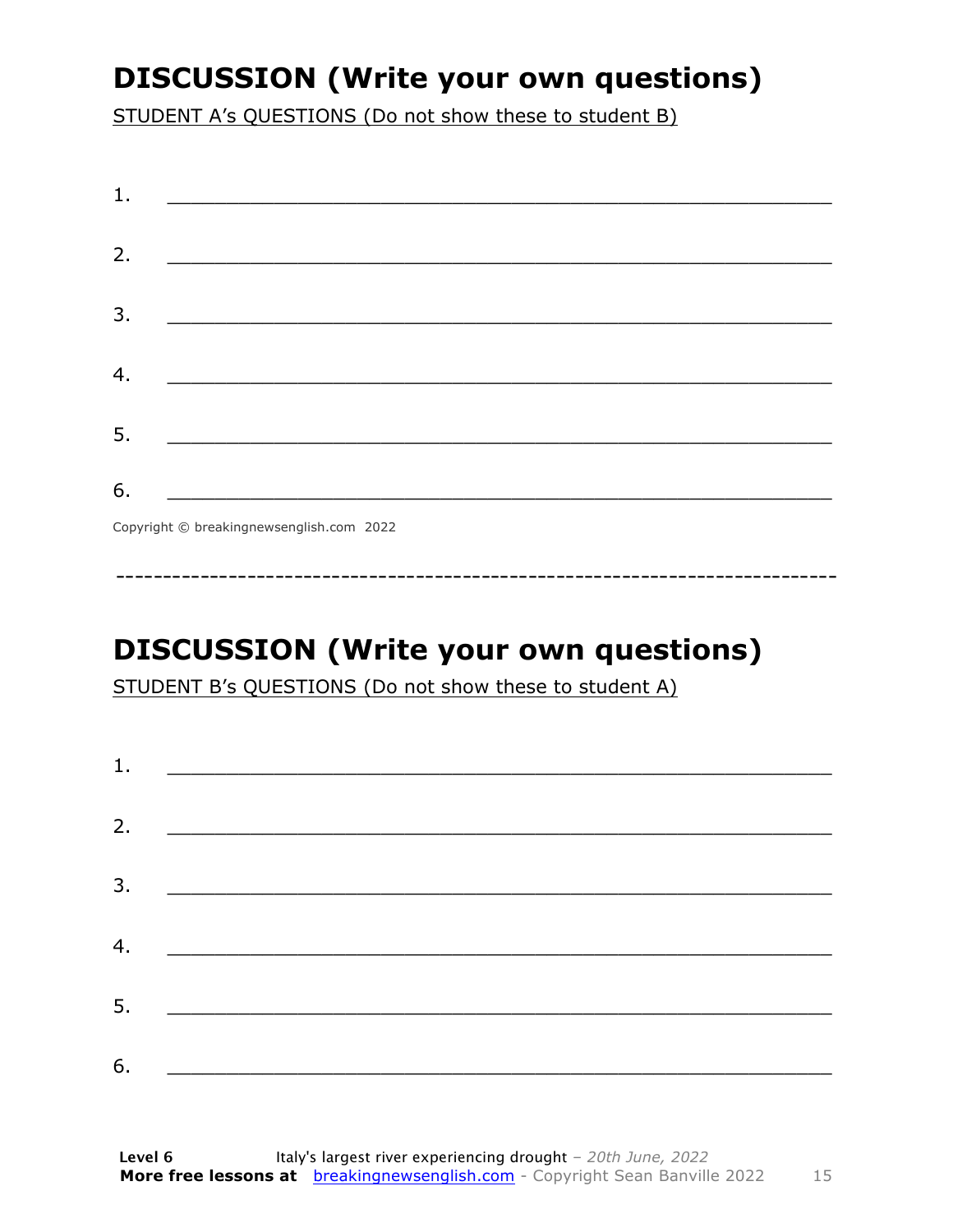### **LANGUAGE - CLOZE**

From https://breakingnewsenglish.com/2206/220620-italy-drought.html

Large (1) of Europe are experiencing droughts and water shortages. One (2) \_\_\_\_ is experiencing its worst drought for 70 years. The area, in northern Italy, has had (3) any rainfall in the past four months. This year's snowfall was 70 per cent lower. This has caused the River Po, Italy's largest, to be three metres lower than average. A lot of the riverbed has dried up and people can walk across the mud. In one part, the  $(4)$  \_\_\_\_ water level has fully exposed a World War II shipwreck. Authorities are (5) that if it doesn't rain soon, there'll be a serious water shortage. This means water will be rationed for drinking. Farmers will also have problems finding water to  $(6)$  \_\_\_\_ their crops.

A spokesperson from Italy's Po Basin Authority said the water shortages are (7) The river gets much of its water from Lake Maggiore in the Italian Alps. The lake is  $(8)$  its lowest water level since 1946. Problems are being exacerbated by higher-than-average temperatures and a mini heat wave. A farmer from the (9) \_\_\_\_ rural town of Guastalla, 150 km southeast of Milan, said she is (10) \_\_\_\_ a "disastrous year". She said: "With such high temperatures and with no rain...the situation is catastrophic." She added: "We believe that there will be a drop (11) \_\_\_\_ wheat productivity by at least 20 per cent due to the lack of rain." The Po Valley will see a 30 to 40% reduction (12) \_\_\_\_ fruit and vegetable production.

#### **Put the correct words from the table below in the above article.**

| 1.  | (a) | swashes       | (b) | swats       | (c) | swathes   | (d) | swatches  |
|-----|-----|---------------|-----|-------------|-----|-----------|-----|-----------|
| 2.  | (a) | region        | (b) | legion      | (c) | lesion    | (d) | liaison   |
| 3.  | (a) | hardly        | (b) | harden      | (c) | hardy     | (d) | hardiness |
| 4.  | (a) | inclining     | (b) | declining   | (c) | climbing  | (d) | reclining |
| 5.  | (a) | concertinaed  | (b) | coerced     | (c) | cornered  | (d) | concerned |
| 6.  | (a) | irritate      | (b) | irrigate    | (c) | infuriate | (d) | inculcate |
| 7.  | (a) | unprecedented | (b) | represented | (c) | pretended | (d) | presented |
| 8.  | (a) | watering      | (b) | showering   | (c) | seeing    | (d) | hosing    |
| 9.  | (a) | tainted       | (b) | tinted      | (c) | tinny     | (d) | tiny      |
| 10. | (a) | expecting     | (b) | expectant   | (c) | expiring  | (d) | exporting |
| 11. | (a) | on            | (b) | in          | (c) | at        | (d) | as        |
| 12. | (a) | at            | (b) | on          | (c) | as        | (d) | in        |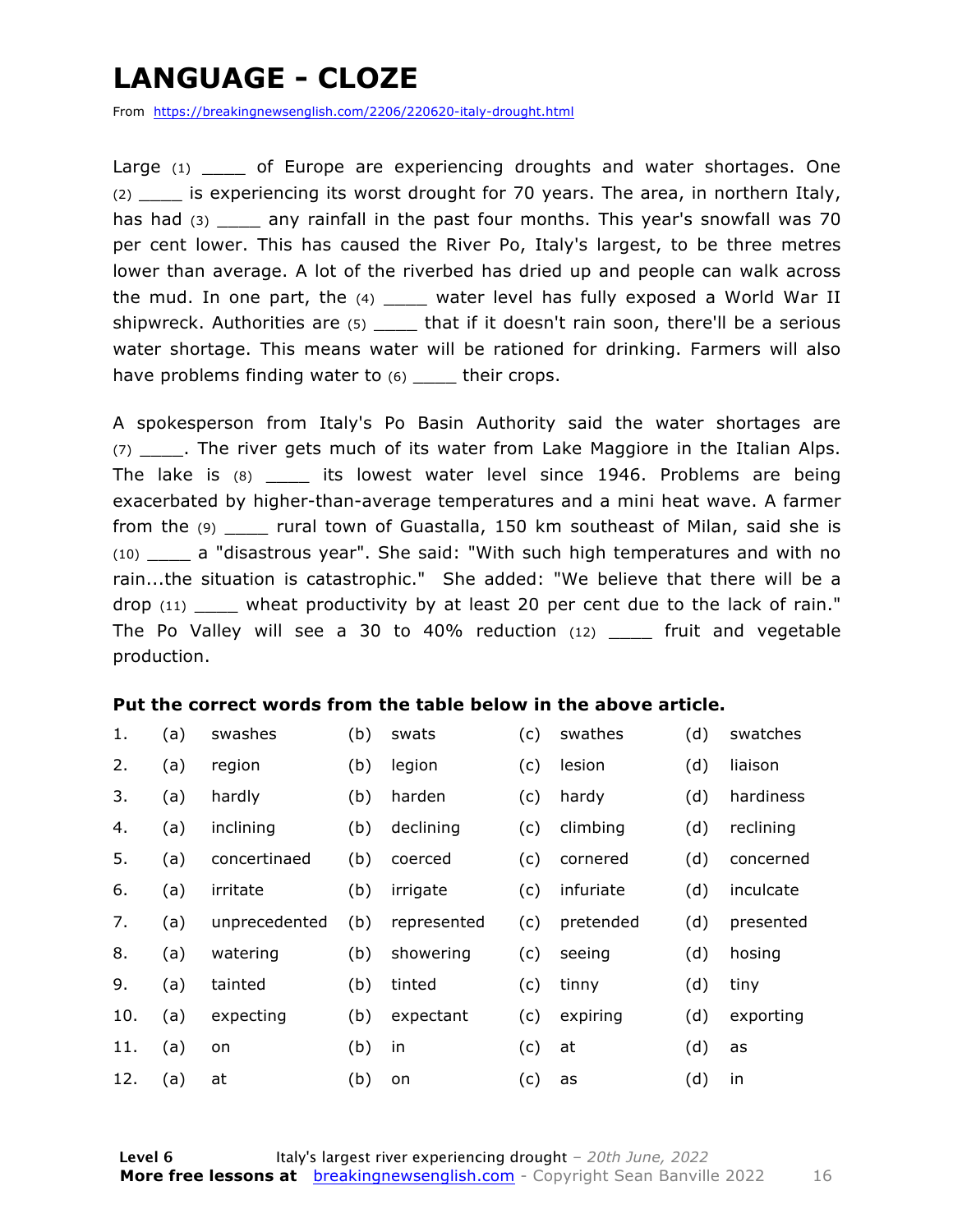### **SPELLING**

From https://breakingnewsenglish.com/2206/220620-italy-drought.html

#### **Paragraph 1**

- 1. Large twaeshs of Europe
- 2. experiencing its worst tughodr for 70 years
- 3. exposed a World War II krpsheiwc
- 4. there'll be a serious water grhaoest
- 5. water will be eindrtoa for drinking
- 6. finding water to etrarigi their crops

#### **Paragraph 2**

- 7. Problems are being tebdxacerae
- 8. A farmer from the tiny arurl town
- 9. she is expecting a odtisssaur year
- 10. the situation is acpothrtisac
- 11. a drop in wheat ivtvudtpoirc
- 12. a 30 to 40% idecrtoun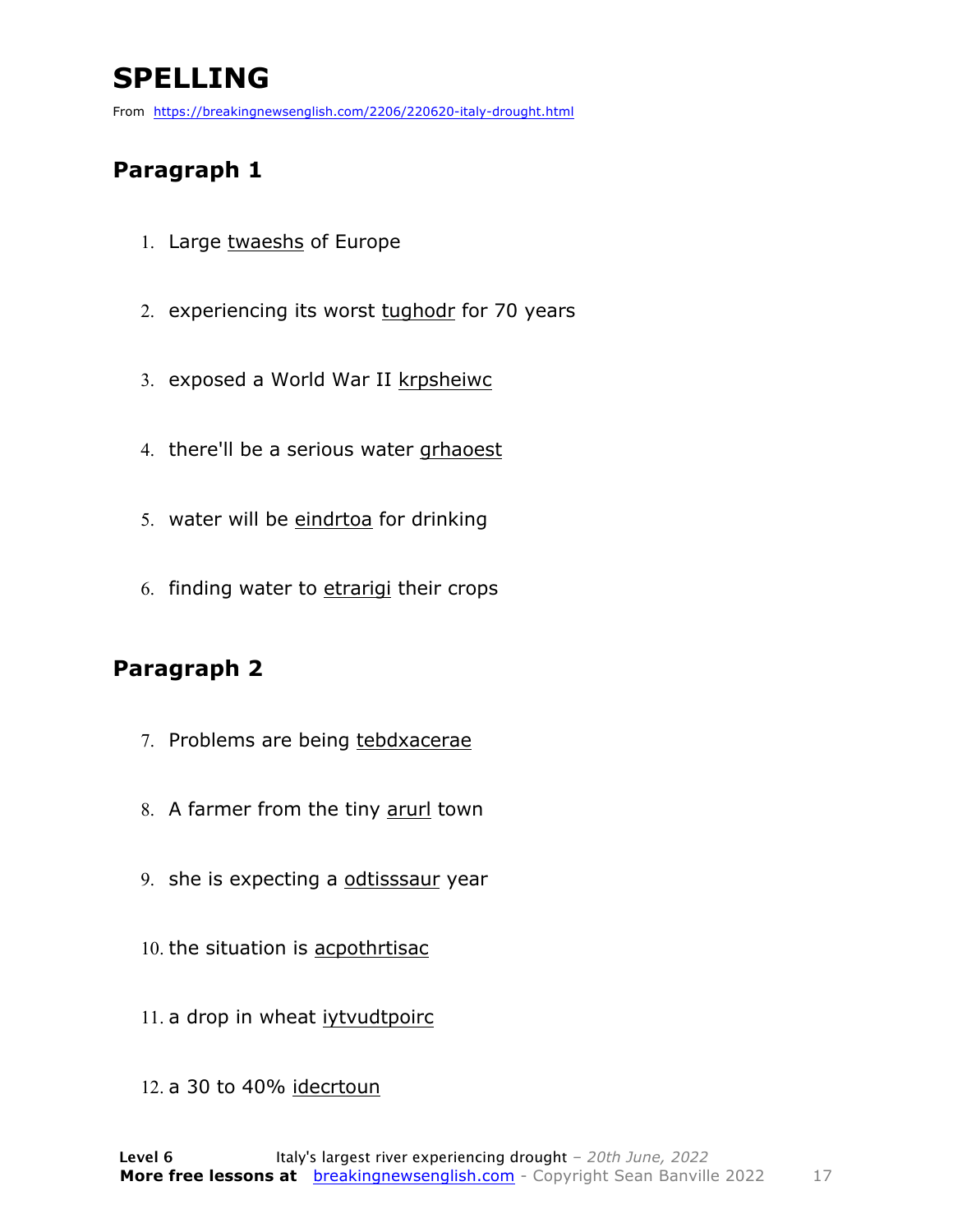### **PUT THE TEXT BACK TOGETHER**

From https://breakingnewsenglish.com/2206/220620-italy-drought.html

#### **Number these lines in the correct order.**

- ( ) any rainfall in the past four months. This year's snowfall was 70 per cent lower. This has
- ( ) experiencing its worst drought for 70 years. The area, in northern Italy, has had hardly
- ( ) rain." The Po Valley will see a 30 to 40% reduction in fruit and vegetable production.
- ( *1* ) Large swathes of Europe are experiencing droughts and water shortages. One region is
- ( ) of its water from Lake Maggiore in the Italian Alps. The lake is seeing its lowest water level since 1946. Problems are being
- ( ) temperatures and with no rain...the situation is catastrophic." She added: "We believe that
- ( ) concerned that if it doesn't rain soon, there'll be a serious water shortage. This means water
- ( ) caused the River Po, Italy's largest, to be three metres lower than average. A lot of the riverbed has dried
- ( ) southeast of Milan, said she is expecting a "disastrous year". She said: "With such high
- ( ) exacerbated by higher-than-average temperatures and a mini heat wave. A farmer from the tiny rural town of Guastalla, 150 km
- ( ) A spokesperson from Italy's Po Basin Authority said the water shortages are unprecedented. The river gets much
- ( ) there will be a drop in wheat productivity by at least 20 per cent due to the lack of
- ( ) up and people can walk across the mud. In one part, the declining water level has fully exposed a World War II shipwreck. Authorities are
- ( ) will be rationed for drinking. Farmers will also have problems finding water to irrigate their crops.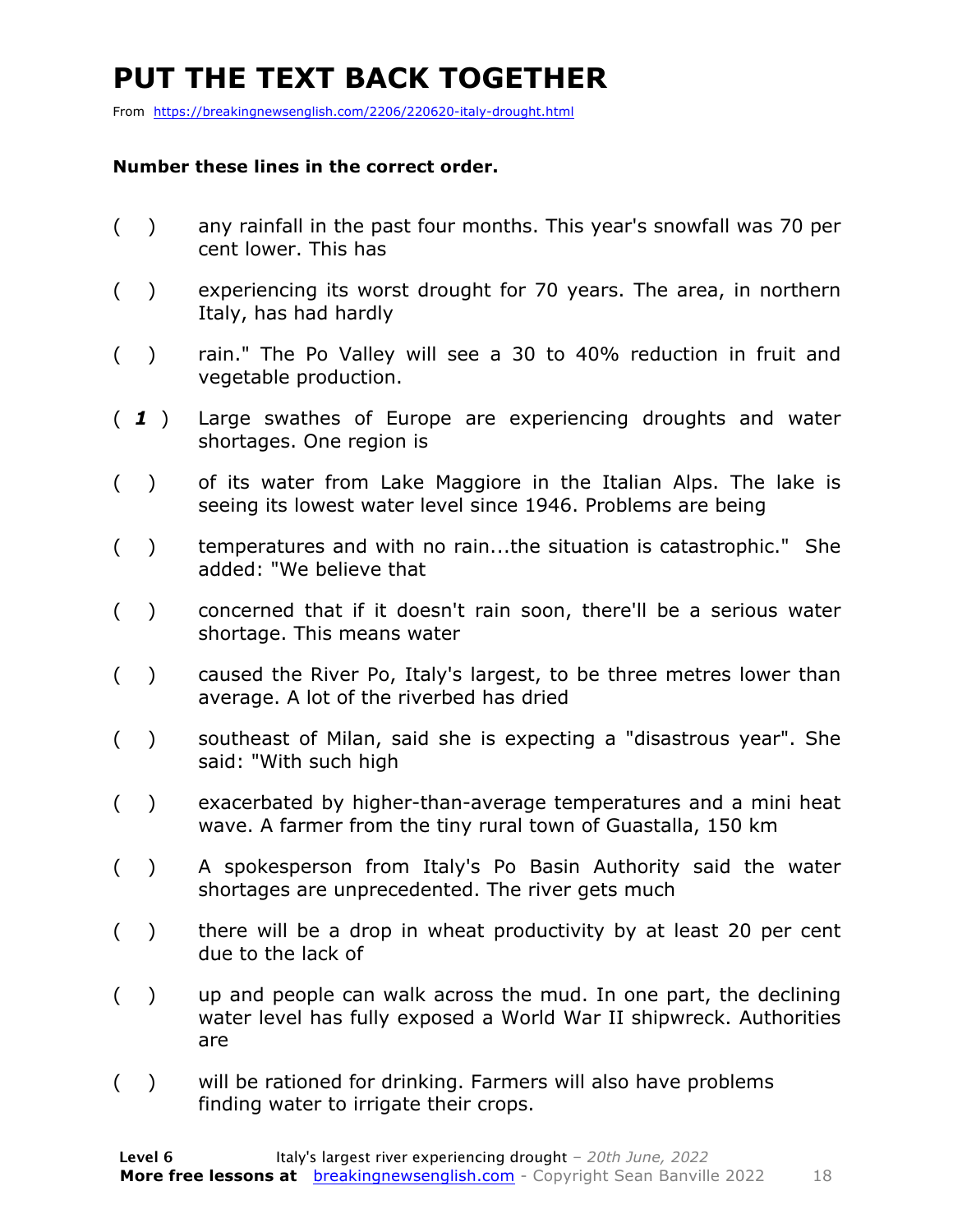#### **PUT THE WORDS IN THE RIGHT ORDER**

From https://breakingnewsenglish.com/2206/220620-italy-drought.html

- 1. swathes experiencing catastrophic droughts . Europe are of Large
- 2. lot dried has of riverbed the up . A
- 3. water Declining fully exposed have levels a shipwreck .
- 4. will drinking . means water be This rationed for
- 5. problems water crops . Have finding to irrigate their
- 6. water said the spokesperson shortages are unprecedented . A
- 7. lake The lowest seeing water its is levels .
- 8. the from Guastalla . tiny rural of Farmers town
- 9. high such is With temperatures, situation catastrophic . the
- 10. productivity . a there'll be believe in drop We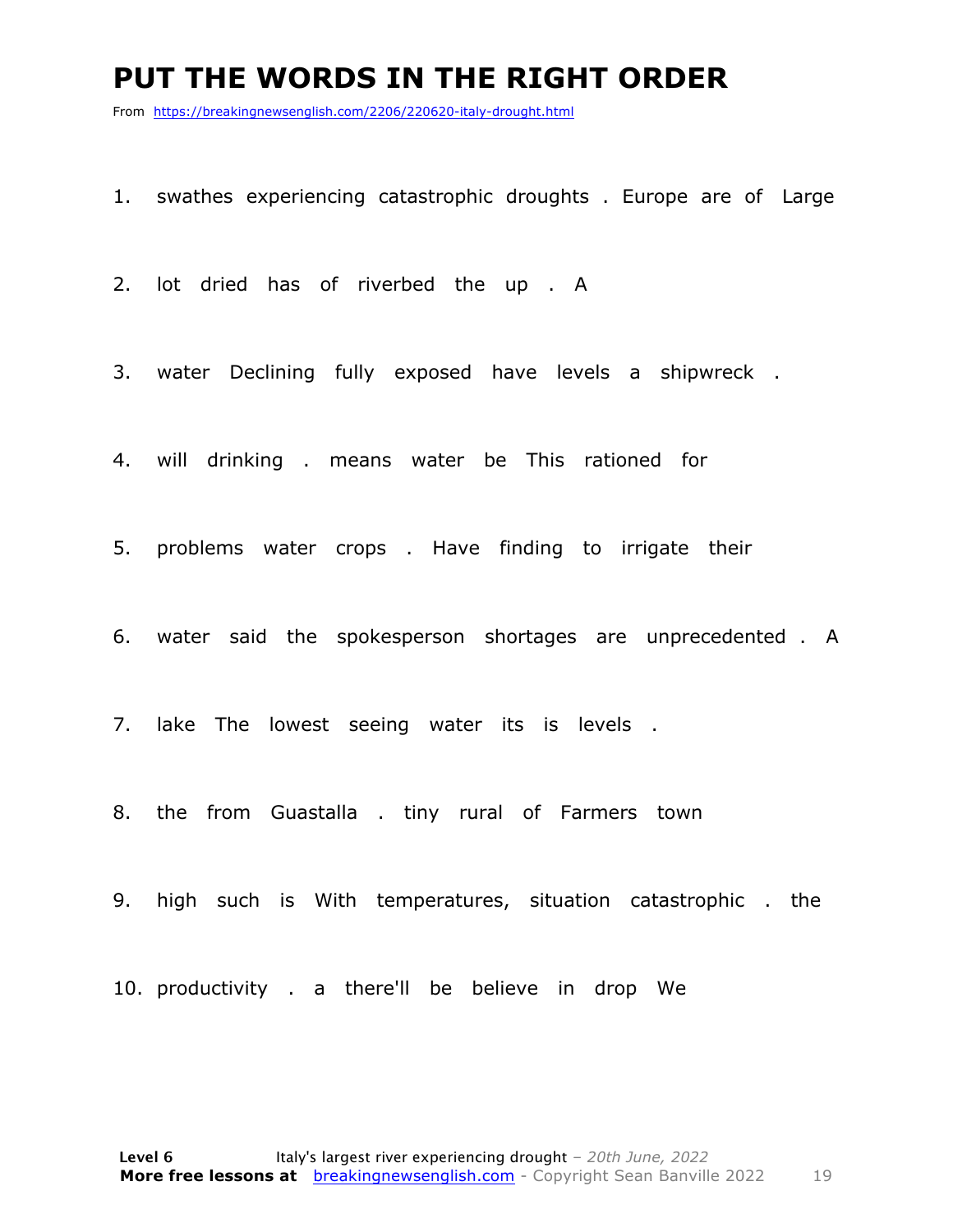### **CIRCLE THE CORRECT WORD (20 PAIRS)**

From https://breakingnewsenglish.com/2206/220620-italy-drought.html

Large *swats / swathes* of Europe are experiencing droughts and water shortages. One *region / regional* is experiencing its worst drought for 70 years. The area, in northern Italy, has had *hardly / hardened* any rainfall in the past four months. This year's snowfall was 70 per cent lower. This has caused the River Po, Italy's largest, to be three metres lower *that / than* average. A *lot / loads* of the riverbed has dried up and people can walk across the *mud / muddy*. In one part, the declining water level has *fully / full* exposed a World War II shipwreck. Authorities are *cornered / concerned* that if it doesn't rain soon, there'll be a serious *watery / water* shortage. This means water will be rationed for drinking. Farmers will also have problems finding water to *irritate / irrigate* their crops.

A spokesperson from Italy's Po Basin Authority said the water shortages are *unprecedented / unrepresented*. The river gets much of its water from Lake Maggiore *in / on* the Italian Alps. The lake is *seen / seeing* its lowest water level since 1946. Problems are being *reverberated / exacerbated* by higherthan-average temperatures and a mini heat *weave / wave*. A farmer from the tiny *rural / mural* town of Guastalla, 150 km southeast of Milan, said she is expecting a "disastrous year". She said: "With such high temperatures and with no rain...the situation is *catastrophic / catastrophe*." She added: "We believe that there will be a *droop / drop* in wheat productivity by at least 20 per cent due to the *lack / slack* of rain." The Po Valley will see a 30 to 40% reduction in *fruit / fruity* and vegetable production.

#### **Talk about the connection between each pair of words in italics, and why the correct word is correct.**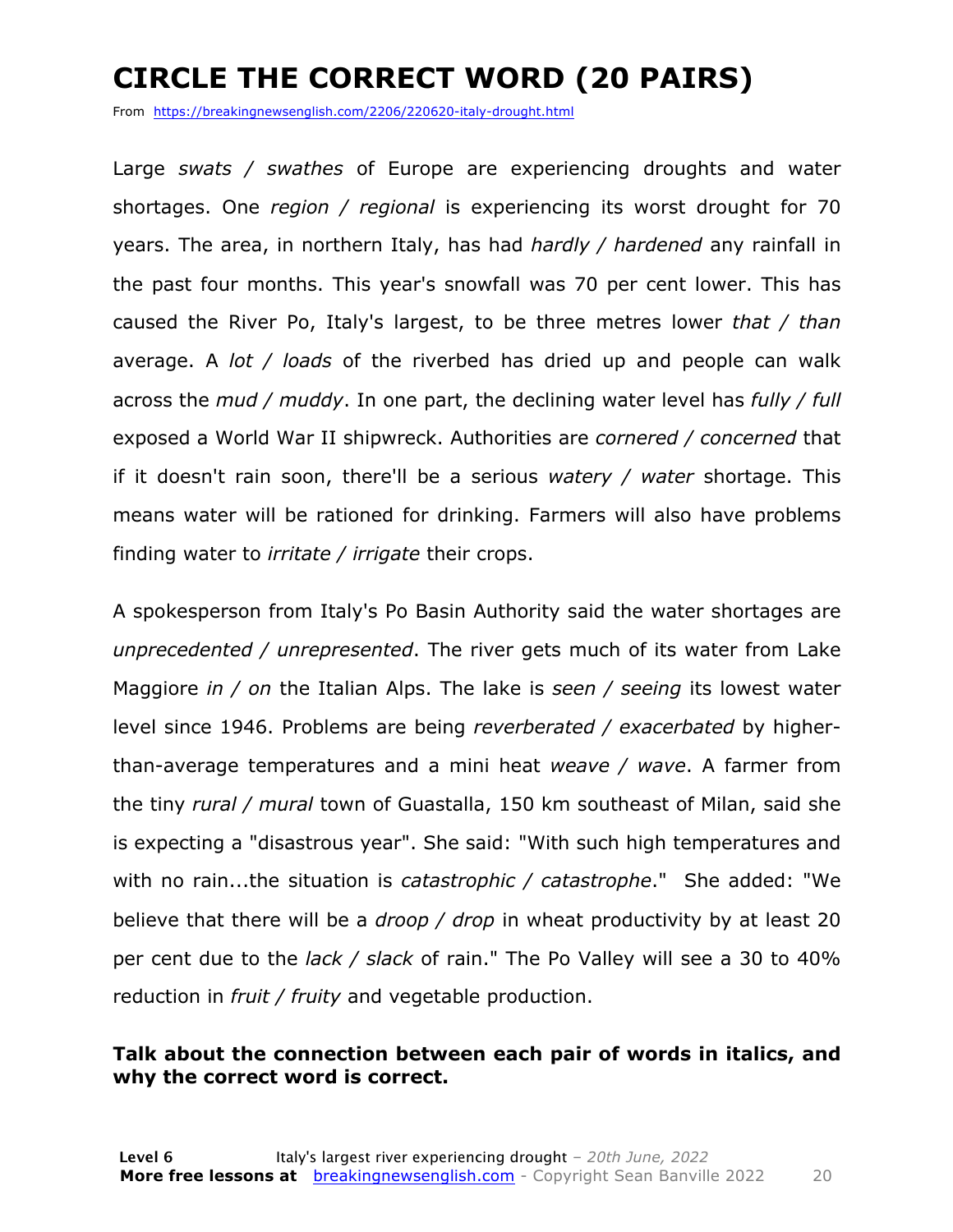### **INSERT THE VOWELS (a, e, i, o, u)**

From https://breakingnewsenglish.com/2206/220620-italy-drought.html

 $L_r g$  sw\_th\_s \_f \_\_r\_p\_ \_r\_ \_xp\_r\_\_nc\_ng dr\_\_ghts \_nd w\_t\_r sh\_rt\_g\_s. \_n\_ r\_g\_\_n \_s \_xp\_r\_\_nc\_ng \_ts w\_rst dr\_\_ght f\_r 70  $y$ \_\_rs. Th\_ \_r\_\_, \_n n\_rth\_rn \_t\_ly, h\_s h\_d h\_rdly \_ny r\_\_nf\_ll \_n th\_ p\_st f\_\_r  $m_$ nths. Th\_s  $y_$ -r's sn\_wf\_ll w\_s 70 p\_r c\_nt l\_w\_r. Th\_s h\_s c\_\_s\_d th\_ R\_v\_r P\_, \_t\_ly's l\_rg\_st, t\_ b\_  $thr$  m\_tr\_s  $l$ \_w\_r th\_n \_v\_r\_g\_. \_  $l$ \_t \_f th\_  $r_v_r$ -rb\_d h\_s dr\_\_d \_p \_nd p\_\_pl\_ c\_n w\_lk \_cr\_ss th\_ m\_d. \_n \_n\_ p\_rt, th\_ d\_cl\_n\_ng w\_t\_r l\_v\_l h\_s f\_lly  $xy_s_d$  \_ W\_rld W\_r \_\_ sh\_pwr\_ck. \_\_th\_r\_t\_\_s \_r\_  $c\_nc\_rn\_d$  th\_t \_f \_t d\_\_sn't r\_\_n s\_\_n, th\_r\_'ll b\_ \_ s\_r\_\_\_s w\_t\_r sh\_rt\_g\_. Th\_s m\_\_ns w\_t\_r w \_ll b\_ r\_t\_\_n\_d f\_r dr\_nk\_ng. F\_rm\_rs w\_ll \_ls\_ h\_v\_ pr\_bl\_ms f\_nd\_ng w\_t\_r t\_ \_rr\_g\_t\_ th\_\_r cr\_ps.

\_ sp\_k\_sp\_rs\_n fr\_m \_t\_ly's P\_ B\_s\_n \_\_th\_r\_ty s\_\_d th\_ w\_t\_r sh\_rt\_g\_s \_r\_ \_npr\_c\_d\_nt\_d. Th\_ r\_v\_r g\_ts  $m_{ch}$   $f$   $_t$ s w\_t\_r fr\_m L\_k\_ M\_gg\_\_r\_ \_n th\_ \_t\_l\_\_n \_lps. Th\_ l\_k\_ \_s s\_\_\_ng \_ts l\_w\_st w\_t\_r l\_v\_l s\_nc\_  $1946.$  Pr\_bl\_ms \_r\_ b\_\_ng \_x\_c\_rb\_t\_d by h\_gh\_r-th\_n $v_r_g = v_r_g - v_{m-1}$  ,  $v_{m-1}$  ,  $v_{m-2}$  ,  $v_{m-1}$  ,  $v_{m-2}$  ,  $v_{m-1}$  ,  $v_{m-2}$  ,  $v_{m-1}$  $fr_m$  th\_ t\_ny r\_r\_l t\_wn \_f G\_\_st\_ll\_, 150 km  $s_t = th_t + st$  f  $M_l = n$ ,  $s_t = d$  she are  $s_t = xp_t + np$  $'d$ <sub>-</sub>s\_str<sub>--</sub>s y<sub>--</sub>r". Sh<sub>-</sub> s<sub>--</sub>d: "W<sub>-</sub>th s<sub>-</sub>ch h<sub>-</sub>gh t\_mp\_r\_t\_r\_s \_nd w\_th n\_ r\_\_n...th\_ s\_t\_\_t\_\_n \_s  $c_t$ \_str\_ph\_c." Sh\_ \_dd\_d: "W\_ b\_l\_\_v\_ th\_t th\_r\_  $w_l$ ll  $b$  \_ dr\_p \_n wh\_\_t pr\_d\_ct\_v\_ty by \_t l\_\_st 20  $p_r$  c\_nt d\_\_ t\_ th\_ l\_ck \_f r\_\_n." Th\_ P\_ V\_ll\_y w\_ll  $s_{--}$  30 t 40% r\_d\_ct\_n \_n fr\_t \_nd v\_g\_t\_bl\_ pr\_d\_ct\_n.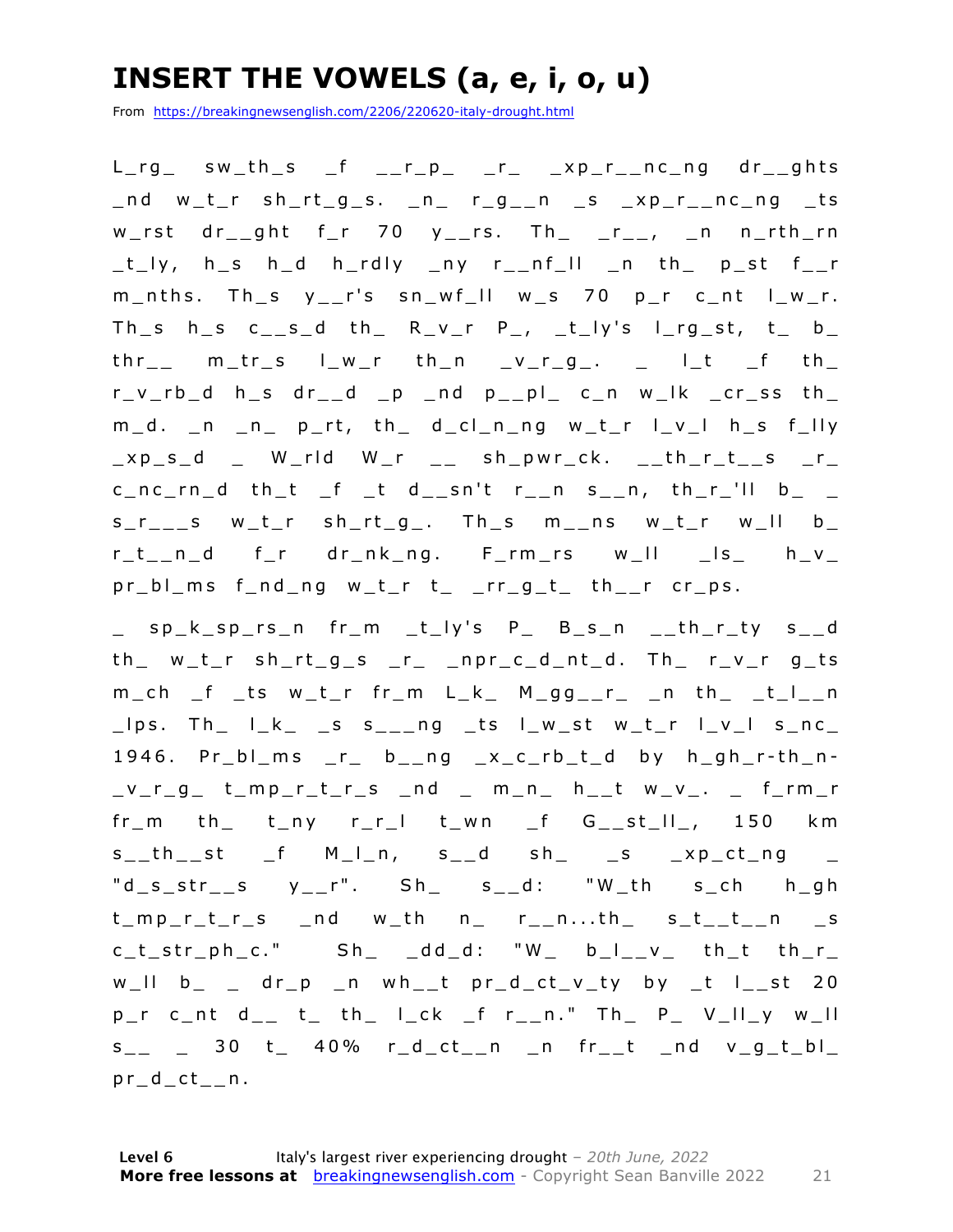#### **PUNCTUATE THE TEXT AND ADD CAPITALS**

From https://breakingnewsenglish.com/2206/220620-italy-drought.html

large swathes of europe are experiencing droughts and water shortages one region is experiencing its worst drought for 70 years the area in northern italy has had hardly any rainfall in the past four months this years snowfall was 70 per cent lower this has caused the river po italys largest to be three metres lower than average a lot of the riverbed has dried up and people can walk across the mud in one part the declining water level has fully exposed a world war ii shipwreck authorities are concerned that if it doesnt rain soon therell be a serious water shortage this means water will be rationed for drinking farmers will also have problems finding water to irrigate their crops

a spokesperson from italys po basin authority said the water shortages are unprecedented the river gets much of its water from lake maggiore in the italian alps the lake is seeing its lowest water level since 1946 problems are being exacerbated by higherthanaverage temperatures and a mini heat wave a farmer from the tiny rural town of guastalla 150 km southeast of milan said she is expecting a disastrous year she said with such high temperatures and with no rainthe situation is catastrophic she added we believe that there will be a drop in wheat productivity by at least 20 per cent due to the lack of rain the po valley will see a 30 to 40 reduction in fruit and vegetable production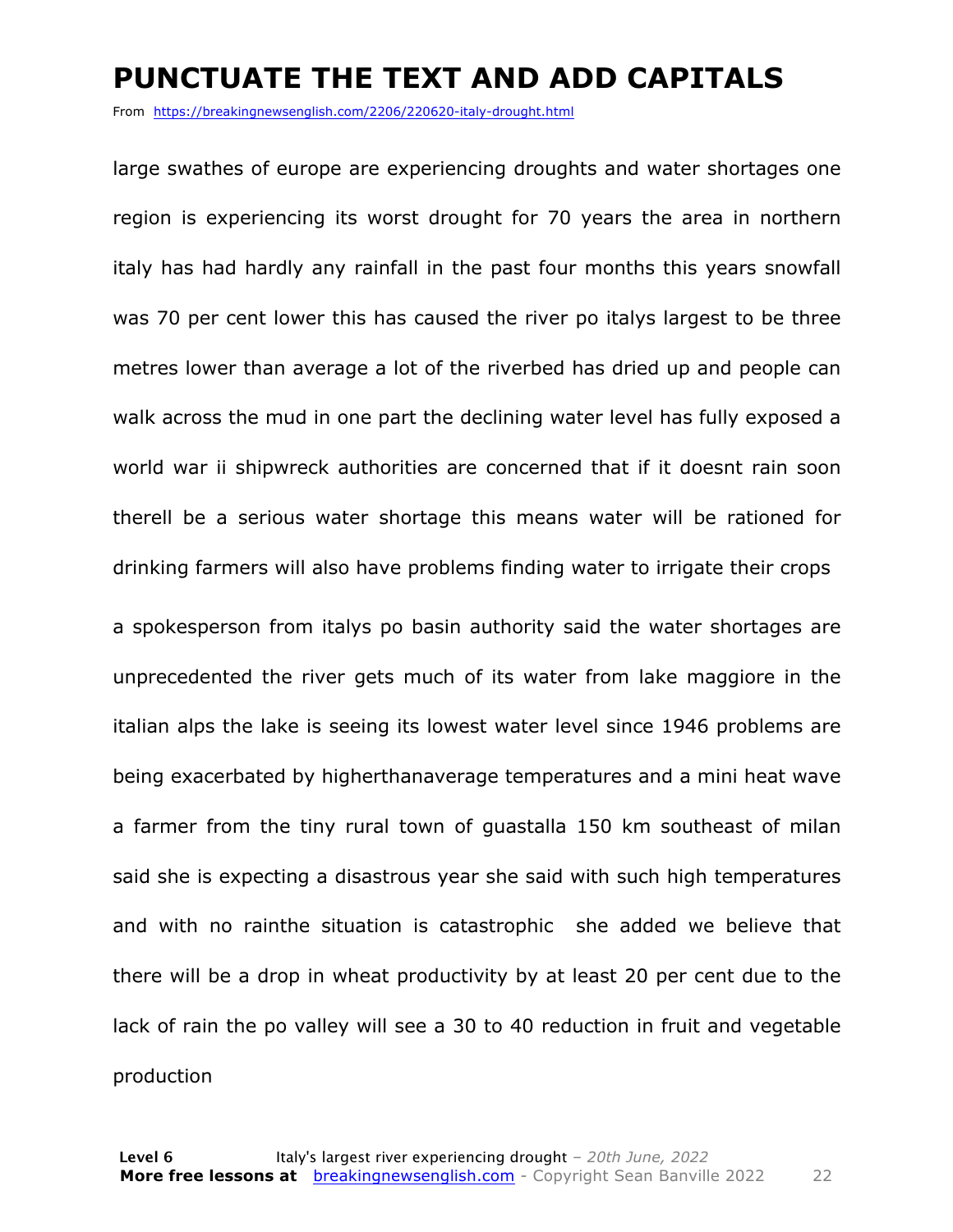### **PUT A SLASH ( / ) WHERE THE SPACES ARE**

From https://breakingnewsenglish.com/2206/220620-italy-drought.html

LargeswathesofEuropeareexperiencingdroughtsandwatershortage s.Oneregionisexperiencingitsworstdroughtfor70years.Thearea,inn orthernItaly,hashadhardlyanyrainfallinthepastfourmonths.Thisyea r'ssnowfallwas70percentlower.ThishascausedtheRiverPo,Italy'slar gest,tobethreemetreslowerthanaverage.Alotoftheriverbedhasdried upandpeoplecanwalkacrossthemud.Inonepart,thedecliningwaterle velhasfullyexposedaWorldWarIIshipwreck.Authoritiesareconcerne dthatifitdoesn'trainsoon,there'llbeaseriouswatershortage.Thismea nswaterwillberationedfordrinking.Farmerswillalsohaveproblemsfin dingwatertoirrigatetheircrops.AspokespersonfromItaly'sPoBasinAu thoritysaidthewatershortagesareunprecedented.Therivergetsmuch ofitswaterfromLakeMaggioreintheItalianAlps.Thelakeisseeingitslow estwaterlevelsince1946.Problemsarebeingexacerbatedbyhigher-t han-averagetemperaturesandaminiheatwave.Afarmerfromthetinyr uraltownofGuastalla,150kmsoutheastofMilan,saidsheisexpectinga" disastrousyear".Shesaid:"Withsuchhightemperaturesandwithnorai n...thesituationiscatastrophic."Sheadded:"Webelievethattherewillb eadropinwheatproductivitybyatleast20percentduetothelackofrain." ThePoValleywillseea30to40%reductioninfruitandvegetableproducti on.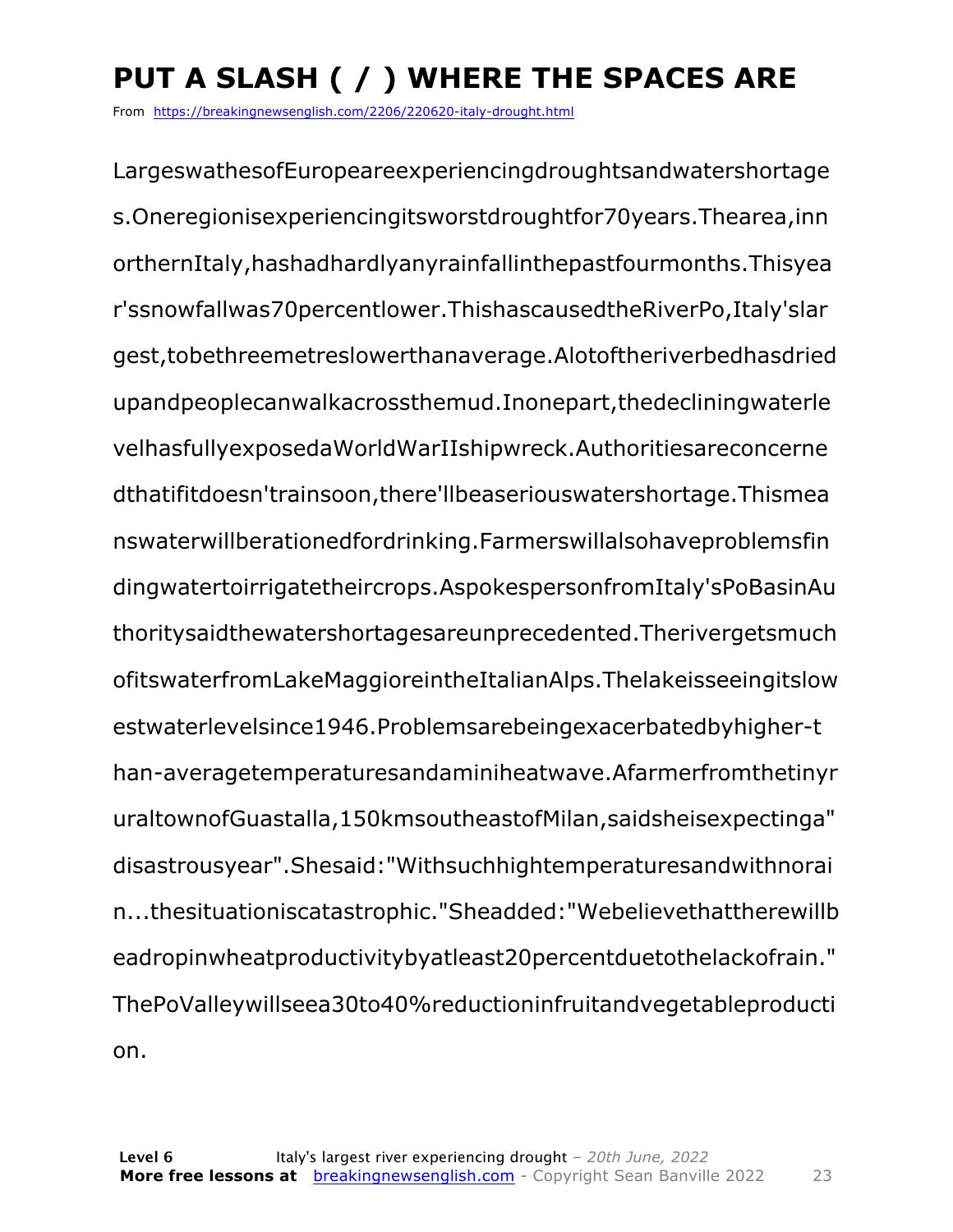### **FREE WRITING**

From https://breakingnewsenglish.com/2206/220620-italy-drought.html

Write about droughts for 10 minutes. Comment on your partner's paper.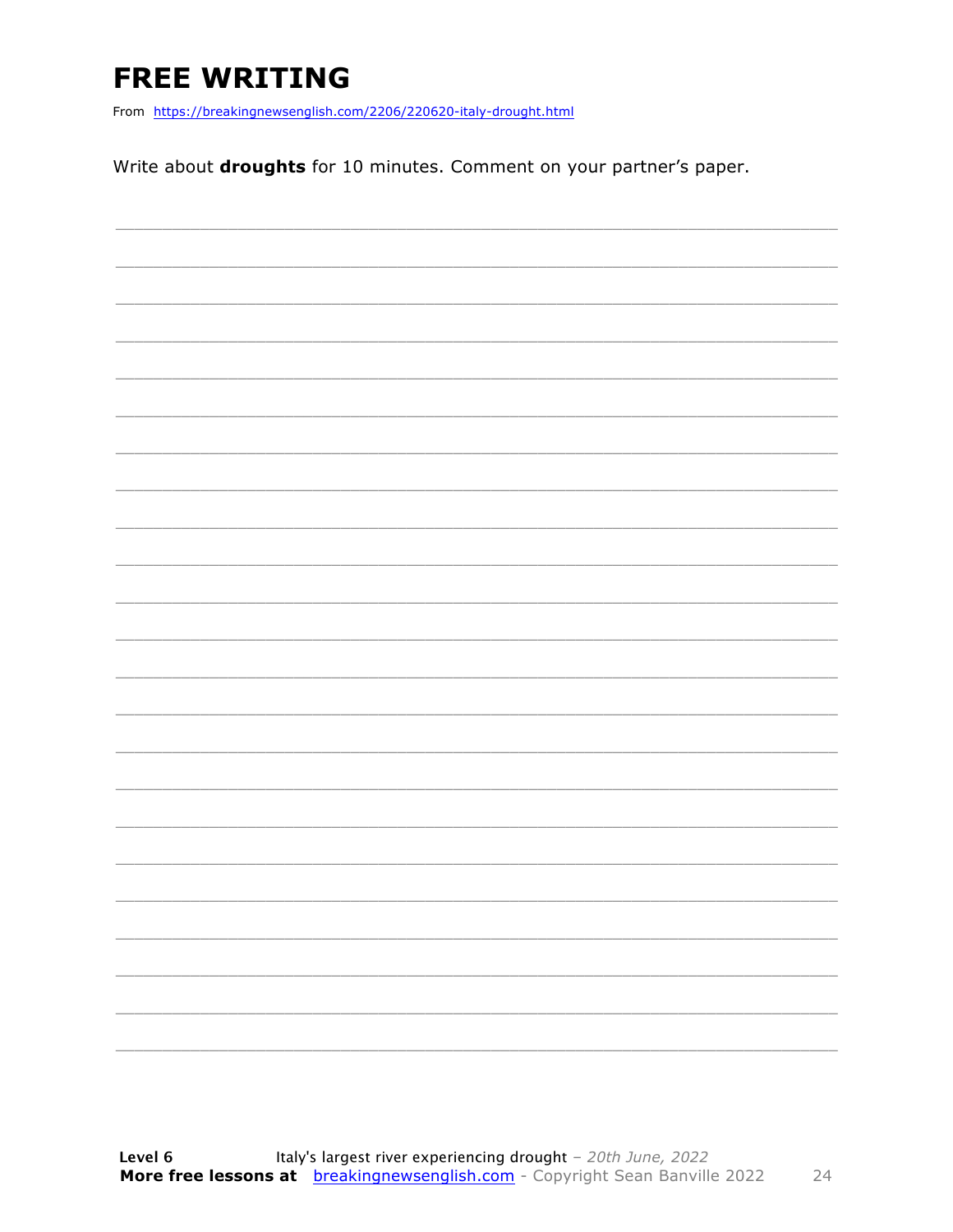### **ACADEMIC WRITING**

From https://breakingnewsenglish.com/2206/220620-italy-drought.html

Everyone in the world should reduce the amount of water they use. Discuss.

|  | $\overline{\phantom{0}}$ |
|--|--------------------------|
|  |                          |
|  |                          |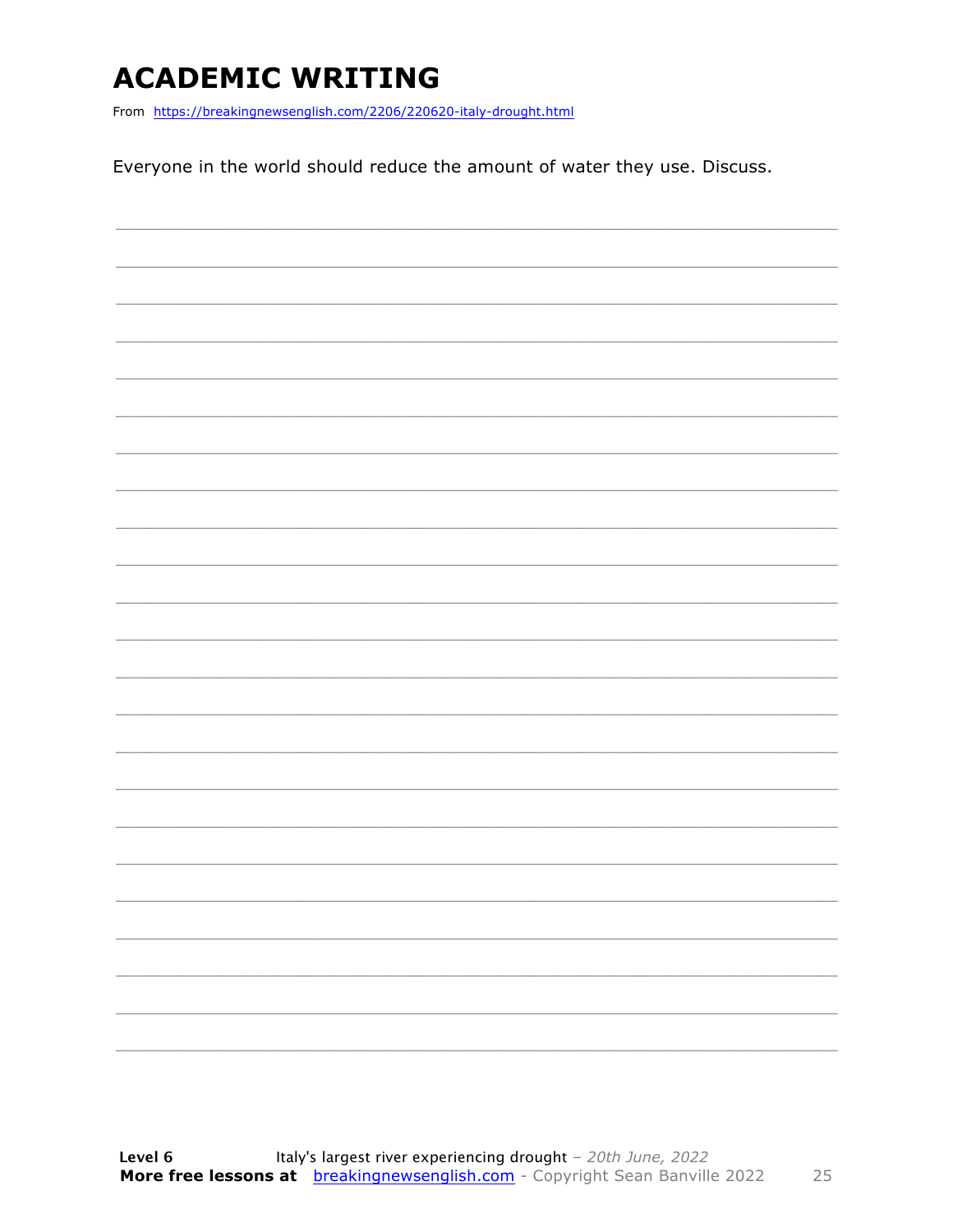#### **HOMEWORK**

**1. VOCABULARY EXTENSION:** Choose several of the words from the text. Use a dictionary or Google's search field (or another search engine) to build up more associations / collocations of each word.

**2. INTERNET:** Search the Internet and find out more about this news story. Share what you discover with your partner(s) in the next lesson.

**3. DROUGHTS:** Make a poster about droughts. Show your work to your classmates in the next lesson. Did you all have similar things?

**4. LESS WATER:** Write a magazine article about all of us using less water. Include imaginary interviews with people who are for and against this.

Read what you wrote to your classmates in the next lesson. Write down any new words and expressions you hear from your partner(s).

**5. WHAT HAPPENED NEXT?** Write a newspaper article about the next stage in this news story. Read what you wrote to your classmates in the next lesson. Give each other feedback on your articles.

**6. LETTER:** Write a letter to an expert on droughts. Ask him/her three questions about them. Give him/her three of your ideas on how to address water shortages. Read your letter to your partner(s) in your next lesson. Your partner(s) will answer your questions.